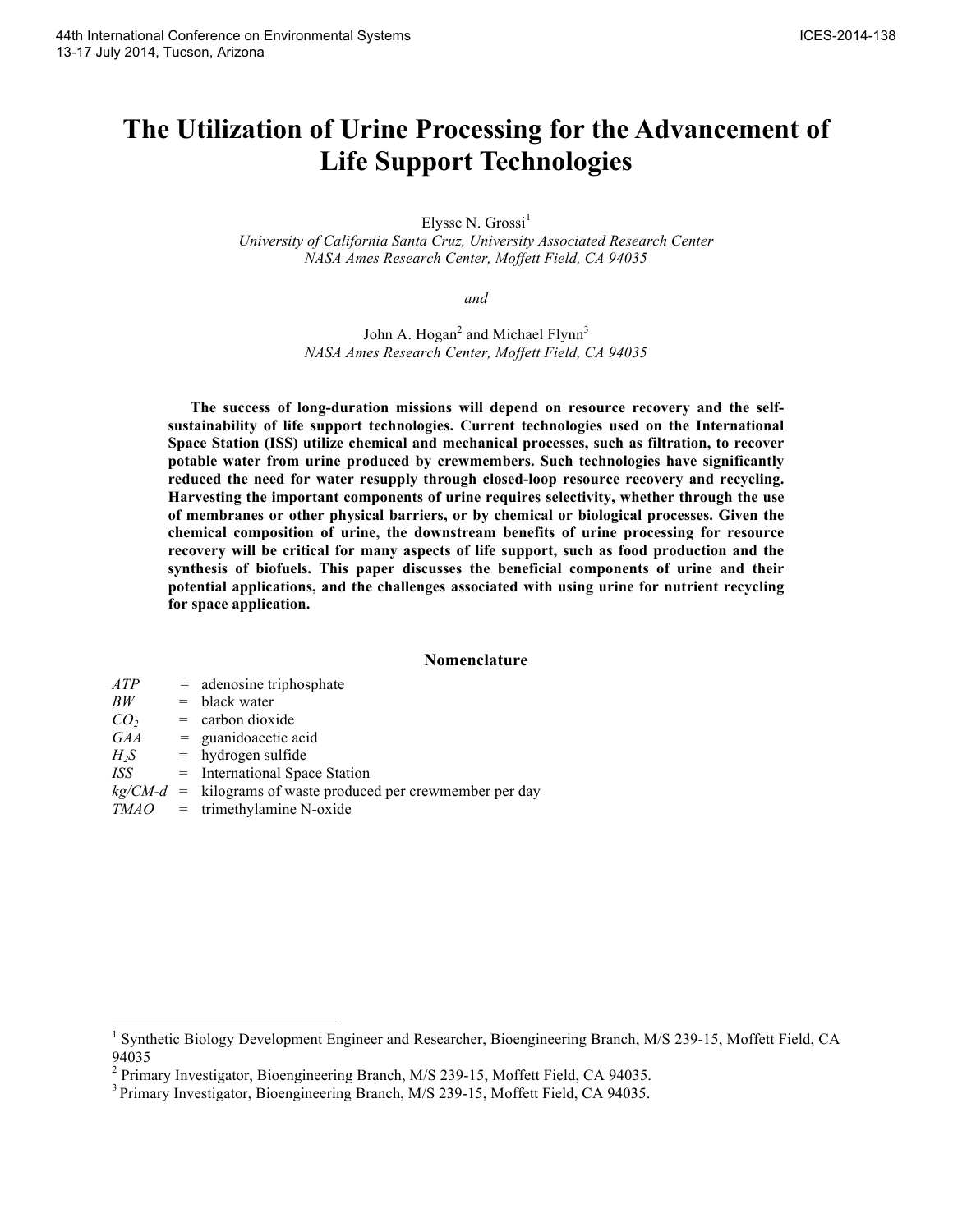# **I. Introduction**

ong duration space exploration missions pose new challenges for life support technologies in regards to Long duration space exploration missions pose new challenges for life support technologies in regards to durability, maintenance needs, resupply requirements, and overall self-sustainability. All earth-based support used for resupply will be rendered unusable due to the distance and complexity of travel for long duration missions. Deep space missions will have strict upmass requirements, especially concerning weight and physical space for the storage of all supplies, including those serving basic life support functions. Due to the independence of proposed future space travel, technologies supporting crewmember livelihood and health monitoring will need to rely on resource recovery and self-sustainability.

The production of wastes is unavoidable during manned missions. The most common wastes produced during manned missions include solids wastes, such as packaging and other trash, liquid wastes, including urine, feces water and hygiene water, and respiratory wastes, such as carbon dioxide (CO<sub>2</sub>). While solid wastes are harder to recover resources from, the physical space required to store solid wastes can become an issue during spaceflight. Technologies to process solid wastes include compacting and heating to recover any excess water. Respiratory wastes are primarily comprised of CO<sub>2</sub>, but also include small droplets of saliva or water, which can be recovered and processed, as well. Unlike the threat of accumulating wastes impinging on limited space, the uncontrolled accumulation of respiratory wastes can alter the humidity and oxygen concentrations, quickly creating an inhospitable environment for crewmembers.

Liquid human wastes present a unique opportunity for resource recovery. Defecation and micturition, also known as urination, are the most efficient methods of removing wastes and contaminants from the body<sup>1</sup>. Wastes are secreted and expelled from the body in order to maintain homeostatic balance. This is achieved by removing contaminants and unused or unnecessary biomass and nutrients, such as vitamins, minerals, and therapeutics<sup>1</sup>. Waste contents are directly related to an individual's diet, overall health, hydration levels, use of medications or supplements, and exposure to environmental toxins, such as pollution and radiation. The feasibility of resource recovery from specific waste streams is determined by the concentrations of vital nutrients and compounds that are readily available. For example, recovery of water from urine, feces and other hygienic wastes is highly dependent on the hydration levels of the individual producing the wastes. As a person becomes dehydrated, the wastes that are produced contain a high concentration of undissolved solids in smaller volumes of water, making it harder to remove the wastes from the body. Given the controlled nature of crewmembers' diets<sup>2</sup>, it is reasonable to assume which valuable resources will be available for recovery through waste processing.

Of the wastes produced during manned missions, water-based hygiene wastes, primarily urine, show the strongest potential for resource recovery. Logistically, it is cleaner, safer and more efficient to work with liquid wastes that can be easily pumped from toilets to the waste processing system. Additionally, recovering resources from liquid hygiene wastes gives direct access to larger volumes of concentrated compounds and molecules that could be reused for further life support practices. According to data collected from prior missions, the total kilograms of urine wastes, solid (dry basis) and liquid (water), produced by crewmember per day are more than that produced in fecal wastes<sup>2</sup> (Table 1). Table 1 illustrates the specific values reported for both solid wastes and water wastes produced by crewmember per day<sup>2</sup>, with total urine wastes (1.945 kg/CM-d) weighing more than fifteen times the amount produced by feces (0.123 kg/CM-d). Recovering only water from urine wastes allows for total urine wastes to be reduced, theoretically, by 97%, assuming 100% recovery is achievable.

| Wastestream | Solid Waste (dry basis) | Water Waste (liquid) |
|-------------|-------------------------|----------------------|
| Feces       | $0.032$ kg/CM-d         | $0.091$ kg/CM-d      |
| Urine       | $0.059$ kg/CM-d         | $1.886$ kg/CM-d      |

**Table 1. Average Values of Wastes Produced Per Crewmember Per Day (kg/CM-d)**

Another factor that requires consideration for resource recovery and life support systems is the feasible usage of recovered materials and resources. Desired resources are either directly integral components of life support systems, such as oxygen and potable water, therapeutics, or are fundamental building block molecules and compounds that can be used to synthesize products downstream. The range of potentially harvestable compounds and materials from urine is broad, making it a valuable option for resource recovery. In addition to the beneficial contents of urine, total recycling of urine wastes through the recovery of water, as well as solutes and compounds, will dramatically reduce the need for waste storage<sup>3</sup>. This paper will not discuss physical processing methods for resource recovery, but will instead focus on the potential applications for beneficial compounds that may be recovered from urine wastes during long duration space exploration.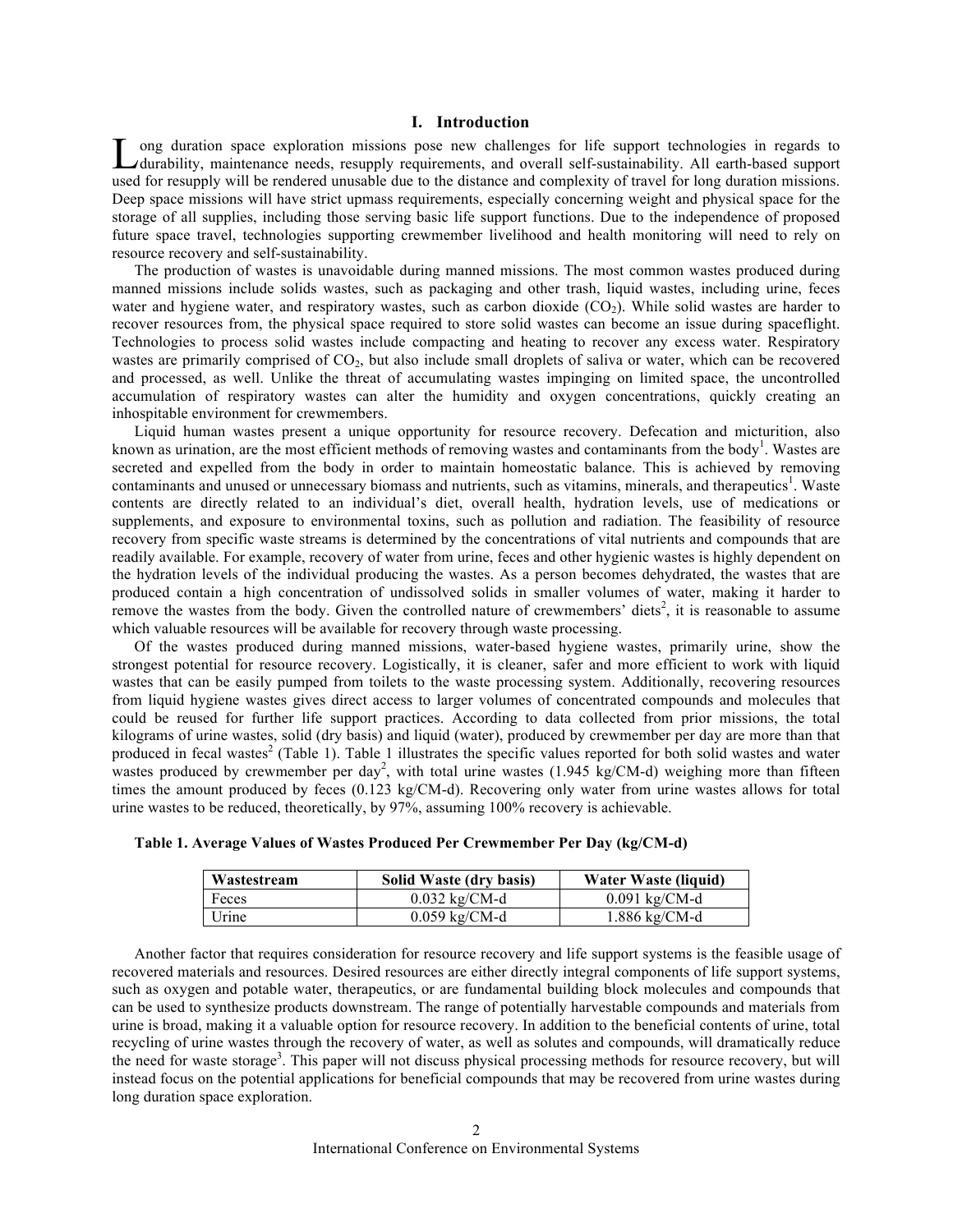# **II. Urine Composition**

Urine has been used as a diagnostic indicator of an individual's overall health for thousands of years<sup>1,4</sup>, and has made the complete composition of urine a topic of interest amongst health professionals and the research community. Physical examination of urine defines the color, odor, clarity, volume, and specific gravity of suspended solids<sup>4</sup>. Colorimetric analysis is a good indicator of hydration levels. Frequency of urination can illustrate irritation, infection, or blockage of the urinary tract. In depth chemical analyses of urine allow for specific compounds to be detected, and can determine the health of specific organs or the uptake of medications. Chemical analysis of urine illustrates the presence and specific concentrations of proteins, blood cells, glucose, bilirubin, urobilinogen, ketone bodies, nitrites, leukocyte esterase, or changes in pH levels<sup>4</sup>. The presence of some chemicals and metabolic byproducts are normal, whereas some can indicate disease. Glucose in the urine, especially in high concentrations, can be an indicator of diabetes<sup>4</sup>. The presence of blood cells and bacterial byproducts can be an indication of infection. Determining a compendium of concentration standards and normalities for urine contents is an integral part of expanding the diagnostic capabilities of urinalysis<sup>1</sup>. Yet, determining a complete list of urine contents is also important for identifying potential avenues for resource recovery during spaceflight.

Separating urine from black water (BW), which is a mixture of urine and feces wastes, can reduce the presence of pathogens and result in a high nutrient-containing wastestream<sup>5</sup>. Standard compounds found in normal urine samples include cations, anions, inorganic salts, and byproducts from physiological processes<sup>1-6</sup>. It's estimated that the average person on earth produces 1.5 liters of urine per day (24 hours), with the acceptable range extending from 0.6 liters to 2.0 liters<sup>4</sup>. The presence of such compounds and molecules can fluctuate due to the unstable nature of urine after it leaves the body<sup>1,4</sup>. Bacterial growth can contribute to the decomposition of urine<sup>1</sup>, influencing a change in pH to be more alkaline and the breakdown of urea, which releases ammonia<sup>4</sup>.

Superclassification of chemicals and trace compounds identified in previous studies<sup>1,3-6</sup> give an overview of the thousands of metabolites available in human urine. Superclasses include aliphatic compounds, alkaloids and their derivatives, amino acids and peptides, aromatic compounds, carbohydrates and carbohydrate conjugates, metal compounds, non-metal compounds, mixed metal and non-metal compounds, lignans and norlignans, lipids, nucleotides and nucleosides, organic acids, organic halides and organometallic compounds, organophosphorus compounds, polyketides, and tannins<sup>1</sup>. Given the uneven distribution of the number of compounds identified per superclass, only the major contributing superclasses and their highly represented compounds are considered for resource recovery in this review. The compound and metabolite concentration data used to support the potential avenues for resource recovery are primarily based on the findings of Bouatra, *et al.* (2013)<sup>1</sup>. Bouatra, *et al.* compared a compendium of previously published concentration values while using a number of advanced techniques to fully characterize the presence of urine metabolites. All metabolite concentrations reported were normalized to the sample's creatine concentration, reported as  $\mu$ M/mM or mM/mM creatine, for normalization<sup>1</sup>. A summarization of the following compounds can be found in Table 2.

# **A. Aliphatic Compounds**

Aliphatic compounds are compounds that are primarily comprised of carbon and hydrogen that are non-aromatic, meaning they do not contain aromatic rings. Structurally, aliphatic compounds can be represented as straight or branched chains, or non-aromatic rings. The aliphatic compound superclass can be divided into three subclasses that include aliphatic acyclic compounds, aliphatic homomonocyclic compounds, and aliphatic heteromonocyclic compounds.

## *1. Aliphatic acyclic compounds*

Aliphatic acyclic compounds can be distinguished by the structural presence of non-aromatic rings. Of the 93 compounds previously reported within the aliphatic acyclic compounds superclass, five compounds are detectable in urine with a 100% occurrence rate.

Dimethylamine ( $C_2H_7N$ ) is a secondary amine<sup>7</sup> that is found in many plant and animal-based foods, specifically fish and seafoods<sup>8,9</sup>. Concentrations of dimethylamine in human urine can fluctuate with changes to diet<sup>8</sup>. The reaction between methanol and ammonia in the presence of a dehydration catalyst can produce dimethylamine<sup>7,9</sup>. The average concentration of dimethylamine isolated from urine samples has been reported as  $30.8 \mu M/mM$ creatine, with a maximum reported concentration of 59.2  $\mu$ M/mM creatine<sup>1</sup>. Dimethylamine as a pure chemical substance has many industrial applications, as it is a common component in soaps, cleaning compounds, and agricultural fungicides<sup>1,7-9</sup>. For aerospace applications, dimethylamine salt can be combined with sodium nitrate to produce dimethylnitrosamine. Reducing dimethylnitrosamine with zinc, or oxidation with chloramine, will produce 1,1-dimethylhydrazine, which is commonly used for the production of rocket fuel<sup>8,9</sup>.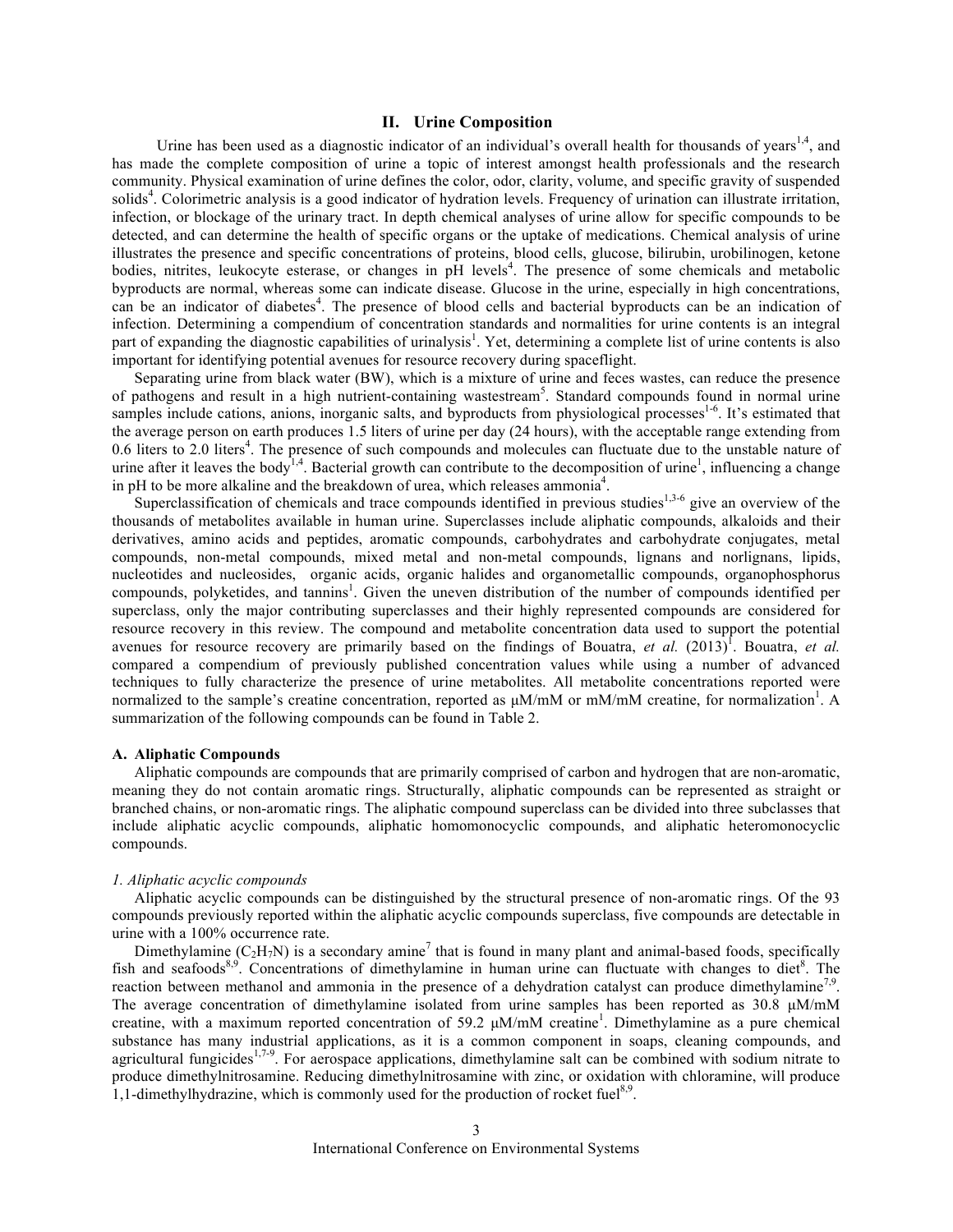Ethanolamine  $(C_2H_7NO)$  is a hygroscopic amino alcohol and an abundant head group for phospholipids, which are a critical component of biological, lipid bilayer membranes<sup>10-12</sup>. Given the amino alcohol structure, ethanolamines are also used to describe a structural class of antihistimines, including carbinoxamine, clemastine, dimenhydrinate, diphenhydramine, and doxylamine<sup>11</sup>. Average reported concentrations of ethanolamine from urine samples were reported as 37.0  $\mu$ M/mM creatine, with a maximum detected value of 56.2  $\mu$ M/mM creatine<sup>1</sup>. Ethanolamine has many industrial applications that would be of interest for long duration mission applications, such as use as a surfactant, in gas scrubbing, specifically with  $CO<sub>2</sub>$  and  $H<sub>2</sub>S$ , and in pharmaceutical formulation and synthesis $10,12$ .

Methanol (CH<sub>4</sub>O), also referred to as methyl alcohol, represents alcohol in the simplest form<sup>13,14</sup>, and is biologically produced via bacterial anaerobic metabolism. Prior to the analysis of Bouatra, *et al.*, methanol had not been reported as a metabolite or compound that could be isolated from human urine. Current reported concentrations of methanol from urine samples range from 10.0  $\mu$ M/mM creatine to 117.0  $\mu$ M/mM creatine, with an average of 37.0  $\mu$ M/mM creatine<sup>1</sup>. Methanol can be oxidized to produce  $CO_2$  and water. Methanol's representation as a polar liquid in room temperatures allows it to be used as fuel, solvent, and antifreeze solution in industrial applications<sup>14</sup>. Resource recovery of methanol could serve as a building block for the synthesis of a wide variety of products in space.

Trimethylamine N-oxide (C3H9NO), or TMAO, is a common metabolite in humans and animals, and is the main oxidation product of trimethylamine<sup>15-17</sup>. During metabolism, high concentrations of trimethylamine N-oxide, due to the presence of bacteria that convert dietary carnitine and lecithin into TMAO, can alter cholesterol metabolism in the intestines, liver and vascular walls<sup>17,18</sup>. Reported average concentrations of TMAO detected in urine samples are 91.0 µM/mM creatine, with a maximum detected value of 509.0 µM/mM creatine. Much like many of the compounds detected, diet and microbial health can influence levels of TMAO detected in the urine. While TMAO doesn't illustrate the industrial application of the previously discussed compounds, there are potential pharmaceutical applications. Targeted nitroxide agents, including TMAO, have shown success with preventing, mitigating and treating radiation injury, particularly in mitochondria<sup>19</sup>.

Urea  $(CH_4N_2O)$  is a metabolite formed via the deamination of amino acids in the liver, and is abundant in urine<sup>20,21</sup>. Urea is the end product of protein catabolism in the urea cycle in the body. It is estimated that urea comprises approximately half of the total urinary solids<sup>20</sup>, and 90-95% of the total nitrogen in urine<sup>6</sup>. Reported concentrations of urea detected in urine samples average 12,285 µM/mM creatine, with a maximum detected value of 49,097 µM/mM creatine<sup>1</sup>. The high levels expelled in urine illustrate the lack of physiological function for urea. Urea decomposes rapidly during storage, converting primarily to ammoniacal nitrogen<sup>6</sup>. Taking the high concentration of urea in urine, with 100% occurrence, into consideration, urea storage could be utilized for nitrogen sequestration and reclamation during long duration missions. Downstream space applications include fuel supplementation, the synthesis of synthetic fertilizers for plant growth and crop production, and as a building block molecule for other product synthesis.

#### *2. Aliphatic homomonocyclic compounds*

While just 18 of the 3,079 compounds detected can be described as aliphatic homomonocylic compounds, only one chemical from the aliphatic homomonocyclic compounds superclass, myoinositol  $(C_6H_1 O_6)$ , is detectible with a 100% occurrence rate. Myoinositol is a cyclic polyalcohol and an isomer of glucose that plays a valuable role in cell-to-cell messaging and signal transduction<sup>22</sup>. Myoinositol is classified as a B vitamin, and is a common food additive, especially in cereals and foods rich in bran<sup>22,23</sup>. Reported concentrations of myoinositol detected in urine samples average 22.4  $\mu$ M/mM creatine, with a maximum detected value of 36.1  $\mu$ M/mM creatine<sup>1</sup>. Expelled concentrations of myoinositol in the urine are dependent on dietary intake, and may vary with a strict, preplanned flight mission diet. For use during space exploration, recovered myoinositol shows the most potential as a food additive or as a vitamin supplement.

#### *3. Aliphatic heteromonocyclic compounds*

Aliphatic heteromonocyclic compounds are a class of organic compounds containing a ring structure, either aromatic or nonaromatic, comprised of more than one kind of atom, usually carbon and another atom. Of the 43 compounds detected in urine that are within the aliphatic heteromonocyclic compounds superclass<sup>1</sup>, only three were detected with 100% occurrence and a concentration average above 10  $\mu$ M/mM creatine. The 10  $\mu$ M/mM creatine average value qualification was determined in order to rule out trace elements that would be difficult to isolate in large enough concentrations to justify resource recovery.

Allantoin (C<sub>4</sub>H<sub>6</sub>N<sub>4</sub>O<sub>3</sub>) is a diureide of glyoxylic acid that is a primary product of the oxidation of uric acid<sup>24,25</sup>. Allantoin is present in the body through consumption and microbial production. High levels of allantoin in the urine

4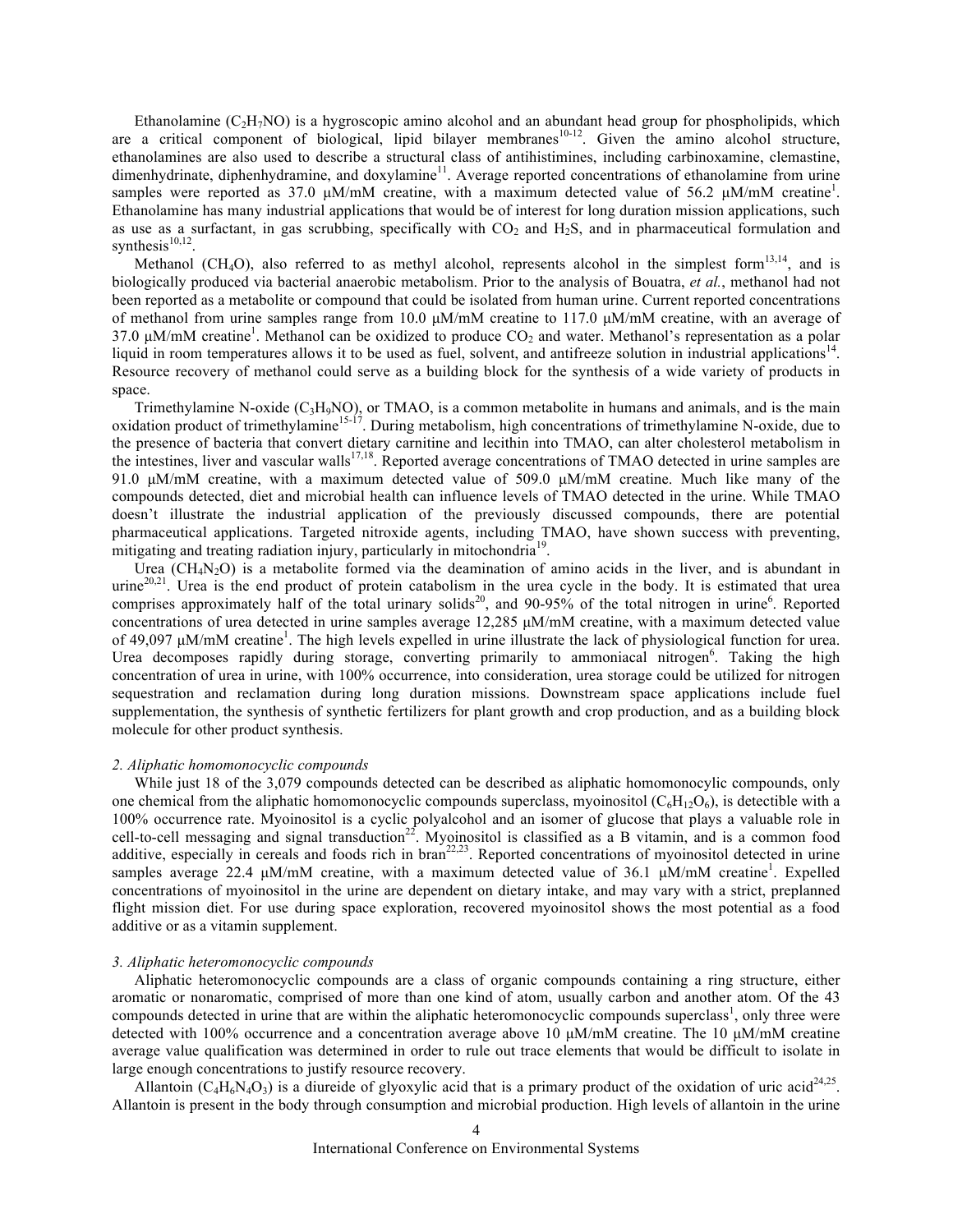can be an indication of microbial overgrowth or oxidative stress<sup>24</sup>. Isolates of allantoin from comfrey plants are found in many cosmetic, hygiene and therapeutic substances. The addition of allantoin to sun care products and antiacne treatments is used to assist with healing and to reduce irritation and swelling. Allantoin is also an ingredient in oral hygiene care products, such as toothpastes and mouthwash, and in pharmaceutical creams and treatments, such as shampoos and lotions. The average detected concentration of allantoin from urine is 15.4 µM/mM creatine, with a maximum detected value of 29.3  $\mu$ M/mM creatine<sup>1</sup>. While increased production of allantoin in the body is not preferred<sup>24</sup>, recovery could allow for the synthesis of a therapeutic agent used to reduce swelling and irritation, as skin irritation and other dermatological issues are one of the most common medical problems reported during spaceflight $26,27$ .

Creatinine  $(C_4H_7N_3O)$  is the product of dehydration reactions that break down creatine phosphate in the muscles<sup>28,29</sup>. The presence of creatinine in the urine is dependent on relative muscle mass, level of hydration, and the consumption of diuretics. Average concentrations of creatinine detected in urine are 14,743 µM/mM creatine, with a maximum concentration of 24,540  $\mu$ M/mM creatine<sup>1</sup>. Typically, the production of a simple waste product, like creatinine, would not be of any value to resource recovery systems, unless it can be repurposed. By controlling the pH to produce a basic or neutral processing environment, isolated creatinine can be converted into creatine<sup>28,29</sup>. Using excreted creatinine wastes to reverse synthesize creatine can improve *in situ* food and supplement for spaceflight, as creatine is a common supplement for muscle function.

Pyroglutamic acid  $(C_5H_7NO_3)$  is the cyclized derivative of L-glutamic acid and glutamine, and while its derivative presence is relatively uncommon, it is detected in urine with 100% occurence<sup>30</sup>. Pyroglutamic acid is formed when the free amino group of glutamic acid cyclizes to form lactam, which is found in many proteins $31$ . Cleavage of the pyroglutamate residue via pyroglutamate aminopeptidase restores the glutamic acid to its standard form<sup>31</sup>. Pyroglutamic acid has been detected in urine samples with an average concentration of 20.7  $\mu$ M/mM creatine, and a maximum detected value of 32.6  $\mu$ M/mM creatine<sup>1</sup>. Spaceflight applications for pyroglutamic acid are limited to therapeutic synthesis and food supplementation. Cleavage and conversion of isolated pyroglutamic acid to glutamic acid could be used in food supplement synthesis, yet glutamic acid is a non-essential amino acid, and may not be absorbed. Pyroglutamic acid has been named in many patents for therapeutics<sup>31</sup>, specifically for bacterial infection<sup>32</sup> and Hepatitis C virus replication inhibition<sup>33</sup>, and is sold as an over-the-counter therapeutic that claims to improve vascular function $30$ .

# **B. Alkaloids and Alkaloid Derivatives**

Alkaloids and alkaloid derivatives comprise a trace amount of the major components in urine, but are represented by trigonelline  $(C_7H_7NO_2)^{1,34}$ . Trigonelline, a phytochemical alkaloid, is naturally produced in the seeds of many plant species, as well as sea urchin and jellyfish, specifically *A. pustullosa* and *V. spirans* respectively35. The presence of trigonelline in the body is dependent on dietary sources, specifically with consumption of oats, peas, hemp seeds, potatoes, coffee, and soybeans<sup>34,35</sup>. Sources of vitamin B3, or niacin, also contribute to secreted levels, as trigonelline is a direct product of niacin metabolism<sup>35</sup>. Concentrations of trigonelline detected in human urine average 31.1  $\mu$ M/mM creatine, with a maximum concentration of 109.3  $\mu$ M/mM creatine detected<sup>1</sup>. Trigonelline, most commonly isolated from fenugreek (*Trigonella foenumgraecum*), is a prominent staple in traditional Chinese medicine due to the hypoglycemic, hypolipidemic, neuroprotective, antimigraine, sedative, memory-improving, antibacterial, antiviral, and anti-tumorogenesis effects<sup>36</sup>. Studies have illustrated positive effects of trigonelline on diabetic complications and central nervous system diseases, as well as insulin secretion, glucose metabolism, neuron activation, β cell regeneration<sup>36</sup>, and oxidative stress<sup>37,38</sup>. Recovery of trigonelline could be a potential candidate for therapeutic applications during spaceflight, but further research would be required to determine the long-term pharmacological toxicity and side effects.

#### **C. Amino Acids and Peptides**

Amino acids and peptides are involved in many biological functions, such as protein synthesis and neurotransmitter synthesis and transport. Most amino acids, labeled non-essential, are synthesized *in vivo*, whereas some, termed essential amino acids, are required from dietary sources for continuation of proper biological function. The amino acids, peptides and analogues superclass is responsible for the highest number of compounds represented in urine with a 100% occurrence rate. Of the 286 compounds within the amino acids, peptides and analogues superclass, 17 compounds were identified with 100% occurrence and concentrations above 10  $\mu$ M/mM creatine.

3-Aminoisobutanoic acid  $(C_4H_9NO_2)$  is the product of N-carbamyl-beta-aminoisobutyric acid conversion via the enzyme beta-ureidopropionase during the last step of pyrimidine degradation, which leads to activation of the citric acid cycle<sup>39,40</sup>. The presence of 3-aminoisobutanoic acid can act as an indicator for the metabolism of DNA and

5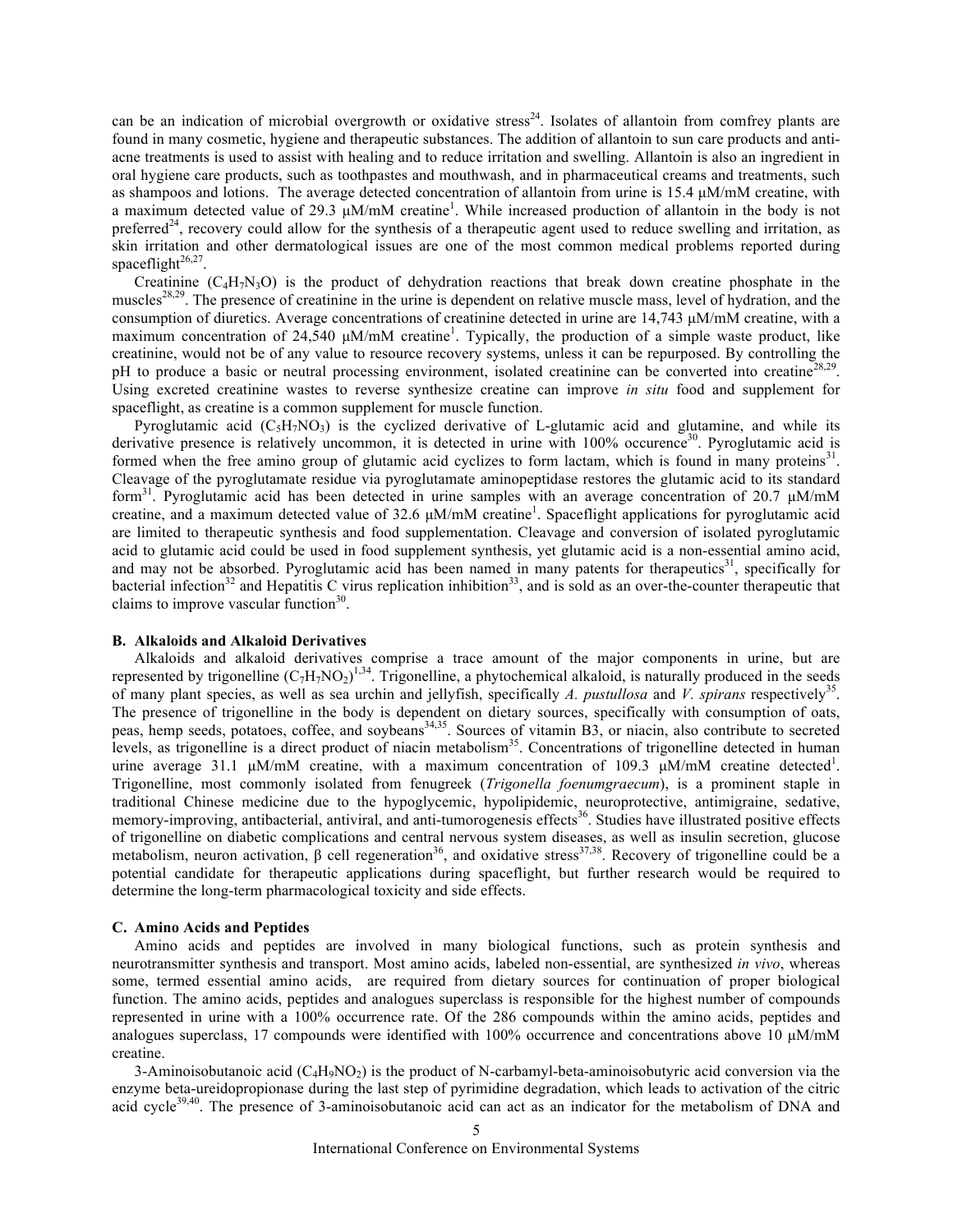RNA in both normal and tumorous tissues<sup>41</sup>. 3-Aminoisobutanoic acid is present in urine with a 100% occurrence rate, at an average concentration of 26.0  $\mu$ M/mM creatine, with a maximum detected concentration of 140.0 µM/mM creatine<sup>1</sup>. Recovery of 3-aminoisobutanoic acid would have a limited range of applications for spaceflight. While there is some documentation for medicinal use for the delivery of anticancer drugs<sup>42</sup> and treatment of cataracts, macular degeneration and other ophthalmic diseases<sup>43</sup>, publications detailing the use of 3aminoisobutanoic acid are primarily focused on research application and manipulation of biosynthetic cycles.

3-Methylhistidine ( $C_7H_{11}N_3O_2$ ) is an amino acid product of peptide bond synthesis and methylation of actin and myosin44,45. The presence of 3-methylhistidine in urine is an indicator of protein and fat metabolism, and of the rate of muscle breakdown<sup>44,46,47</sup>. The rates of muscle breakdown primarily depend on the health of an individual, and the regular stress on muscles, via exercise, illness and disease, or age. The average concentration of 3-methylhistidine in urine is 16.5 µM/mM creatine<sup>1</sup>. Maximum detected concentrations have been reported as 59.8 µM/mM creatine<sup>1</sup>. High levels of 3-methylhistidine in the urine indicate an active catabolism of muscle protein, which may be illustrative of malnutrition<sup>47</sup>, poor antioxidant nutrition<sup>48</sup>, or conditions associated with nitrogen loss<sup>46</sup>. Despite the numerous patents that have been filed naming it as a potential inhibitor of hepatitis C virus, the majority of the published research on the biomedical applications of 3-methylhistidine only identifies it as a sensitive indicator for muscle catabolism.

Creatine  $(C_4H_9N_3O_2)$  is a non-protein amino acid that acts as an energy shuttle and, upon conversion to phosphocreatine, acts an energy storage mechanism as well<sup>49,50</sup>. The phosphate group of adenosine triphosphate (ATP) is transferred to creatine, forming phosphocreatine, and then released with the synthesis of creatine kinase<sup>49,50</sup>. Creatine is synthesized by the liver from amino acids L-arginine, glycine and L-methionine, and stored in skeletal muscle and various organ tissues, such as the brain and heart<sup> $49$ </sup>. Dietary intake can also supplement creatine synthesis in the body, as it is absorbed from the small intestines<sup>50</sup>. Creatine has been detected in human urine with an average concentration of 46.0  $\mu$ M/mM creatine, and a maximum detected concentration of 448.0  $\mu$ M/mM creatine<sup>1</sup>. The broad range of concentrations of creatine in urine can be attributed to dietary intake of creatine supplementation, activity level and athletic ability, age, gender<sup>1</sup>, and overall health<sup>49-53</sup>. The most apparent application for creatine recovery from urine is as a food supplement. Previous studies have shown the general safety of taking creatine supplements to increase athletic ability, reduce recovery time between workouts, increase mental focus and reduce overall fatigue<sup>51,52</sup>. Supplements including recovered creatine may increase the physical and mental ability of crewmembers while reducing fatigue in microgravity environments. However, research is necessary to determine the side effects of creatine usage in microgravity environments, and the body's ability to utilize the supplement efficiently and effectively.

Glycine  $(C_2H_5NO_2)$  is a non-essential amino acid that is an integral part of DNA and phospholipid production, as well as energy release<sup>54,55</sup>. While deemed non-essential for dietary intake, glycine is found in many foods, such as gelatin and sugarcane, and is also a common food additive<sup>55</sup>. Glycine is used as a pharmacological agent as an irrigant for surgical techniques, an oral vasodilator, an inhibitory neurotransmitter, and as a preparatory agent for antacids<sup>55,56</sup>. Glycine is found in many personal care and hygiene products, such as facial cleanser, shampoo, conditioners, and deodorants<sup>57</sup>. The average concentration of glycine detected in human urine is reported as  $106.0$ µM/mM creatine, with a maximum of 300.0 µM/mM creatine<sup>1</sup>. The recovery of glycine from urine wastestreams during spaceflight has the potential to be used as a food additive<sup>55</sup>, for the synthesis of creatine<sup>49</sup>, as an ingredient for hygiene product synthesis, and may be useful for biomedical applications.

Guanidoacetic acid  $(C_3H_7N_3O_2)$  is a metabolite within the urea cycle, and acts as a precursor of creatine through the metabolic pathways of many amino acids, specifically glycine, serine, threonine, arginine, and proline<sup>58,</sup> Concentrations of guanidoacetic acid (GAA) detected in human urine samples average 41.8 µM/mM creatine<sup>1</sup>. Maximum GAA detection was detected in concentrations of 97.3  $\mu$ M/mM creatine. Despite the widespread acceptance of creatine supplementation and dietary intake, the use of GAA as a food additive for restoring creatine availability via amino acid metabolic pathways has been restricted due to limited research concluding its safety and efficacy<sup>60</sup>. Research involving GAA oral supplementation has detailed positive effects in subjects with cardiac decompensation<sup>61</sup> and circulatory issues, arthritis<sup>62</sup>, anxiety<sup>63</sup>, and depression<sup>60</sup>. The spaceflight applications for recovered GAA from urine wastes may be beneficial to the development of therapeutics or supplementation for creatine metabolism. Even though prior reports identify a lack of side effects $60$ , further research will be required to determine potential side effects for usage of GAA supplementation and consumption in microgravity environments.

Hippuric acid  $(C_9H_9NO_3)$  is the primary form of glycine wastes that are removed from the body to reduce glycine accumulation in tissues and organs, such as the brain and cerebral spinal fluid, and the development of associated diseases<sup>64,65</sup>. Hippuric acid concentrations in human urine average 229.0 µM/mM creatine, with a maximum concentration of  $622.0 \mu M/mM$  creatine detected<sup>1,66</sup>. The primary use of hippuric acid is as a biomarker for fruit and vegetable consumption in children<sup>67</sup>, as well as glycine accumulation and the development of disease<sup>65</sup>.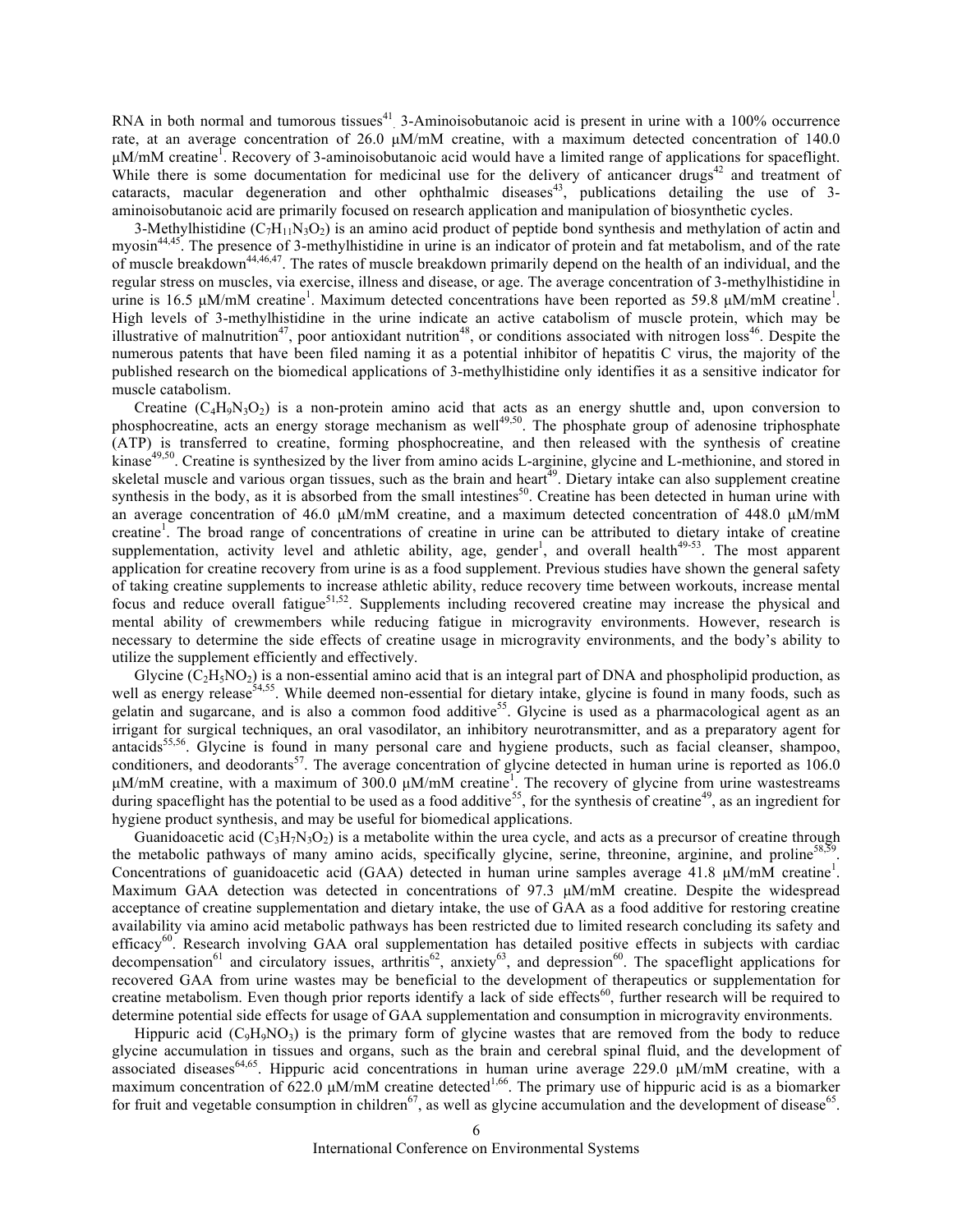Recovered hippuric acid in pure form does not have any other obvious applications for spaceflight, due to its lack of diverse applications here on earth. Hippuric acid can be converted to urea<sup>68</sup>, which, as stated previously, may have potential applications during spaceflight in synthetic fertilizers, as fuel supplementation, and as a building block molecule for product synthesis.

L-Alanine  $(C_3H_7NO_2)$  is an important amino acid that can act as an energy source when concentrated on muscle tissues<sup>69</sup>, and regulates glucose metabolism<sup>69,70</sup>. Metabolism of L-alanine is dependent on the presence of vitamin B6, and can act as an inhibitory neurotransmitter<sup>69,70</sup>. Despite being a non-essential amino acid, L-alanine is regularly supplemented through dietary consumption of meat products and other high-protein foods<sup>69</sup>. Concentrations of L-alanine detected in human urine can average 21.8 µM/mM creatine<sup>1</sup>. Concentrations of Lalanine can fluctuate depending on dietary intake and the rates of metabolism. The most applicable potential for spaceflight application is to use L-alanine as a therapeutic. L-alanine can be used to reduce severe hypoglycemia and ketosis associated with diabetes<sup>69,70</sup>, and to increase lymphocyte reproduction *in vitro*<sup>69,71</sup>. The effects of L-alanine on immune system function and glucose metabolism may be of use for therapeutics during long duration missions, but would require extensive research to determine the validity of these effects.

L-Aspartic acid  $(C_4H_7NO_4)$ , also known as aspartate, is a proteinogenic amino acid, which plays important roles in the urea cycle and DNA metabolism<sup>72,73</sup>. L-Aspartic acid is found in urine with an average concentration of 10.9 µM/mM creatine, with a maximum reported concentration of 21.8 µM/mM creatine<sup>1</sup>. L-aspartic acid acts as an excitatory neurotransmitter, and can raise blood levels when supplemented in 5 grams or more<sup>72</sup>. Dietary intake is common, as L-aspartic acid combined with phenylalanine comprises aspartame, a natural sweetener<sup>72,73</sup>. Given the approval as a food additive, consumption and supplementation in regulated dosages is assumed to be safe. While the most likely use of recovered L-aspartic acid during spaceflight would be as a food additive and sweetener, studies have shown L-aspartic acid, specifically in the form of zinc aspartate, to protect against radiation exposure and the associated damaging effects<sup>74,75</sup>. Further research is required to determine the best-suited application for recovered L-aspartic acid in spaceflight environments.

L-Cysteine  $(C_3H_7NO_2S)$  is a thiol-containing amino acid that is found in most proteins<sup>76</sup>. The inclusion of a thiol group allows L-cysteine to undergo reduction/oxidation reactions, or redox reactions. When oxidized, or when electrons are lost, L-cysteine forms cystine via the formation of a disulfide bond. The addition of electrons, or reduction, reverses oxidation, producing two L-cysteine molecules from one L-cystine molecule. L-Cysteine has been reported in human urine with an average concentration of 65.8 µM/mM creatine, with 134.5 µM/mM creatine as the maximum reported concentration detected<sup>1</sup>. L-Cysteine has antioxidant properties<sup>78</sup> and is important for energy metabolism<sup>76,77</sup>. Clinically, L-cysteine is used as a therapeutic for psoriasis and other skin ailments, as an accelerant for regeneration of the ocular epithelium<sup>77,78</sup>, and as a treatment for asthmatics<sup>78</sup>. Based on the normality of current therapeutic uses of L-cysteine, recovered L-cysteine from urine during spaceflight would most likely be used for medical treatment and therapeutic synthesis.

L-Cystine  $(C_6H_{12}N_2O_4S_2)$  is an amino acid that is formed by the oxidation and dimerization of L-cysteine<sup>76</sup> and is present in human urine with average concentration of 12.5  $\mu$ M/mM creatine<sup>1</sup>. L-Cystine is a structural component of many tissues and hormones<sup>76,79,80</sup>, and plays important roles in protein digestion, folding and absorption, cysteine metabolism, and transportation of substrates, such as lipids, sugars, ions, peptides, sterols, and proteins<sup>80</sup>. While Lcystine is not currently used as a pharmacological or therapeutic agent, the conversion of L-cystine to L-cysteine involves a simple reduction. The best application in spaceflight for recovered L-cystine is to supplement the Lcysteine stocks for therapeutic synthesis.

L-Glutamine  $(C_5H_{10}N_2O_3)$  is an abundant, free amino acid<sup>81</sup> that is found in high-protein foods, such as fish, red meat, dairy and beans<sup>82,83</sup>, and is a common supplement for athletes and bodybuilders<sup>82</sup>. L-Glutamine contributes to the production of other amino acids, nucleotides, proteins, and glucose, and acts as a metabolic energy source for many cell types, including enterocytes, lymphocytes, macrophages, and fibroblasts<sup>84</sup>. L-Glutamine also acts as a nitrogen shuttle, converting excess ammonia into urea<sup>84</sup>. Dietary supplementation of L-glutamine has been shown to reduce muscle cramps, reduce recovery time between workouts, and maintain barrier functions within the digestive tract<sup>83</sup> without reports of negative side effects<sup>82</sup>. Concentrations of L-glutamine reported in human urine average 37.2 µM/mM creatine, with a maximum detected concentration of 77.9 µM/mM creatine<sup>1</sup>. The bioavailability of Lglutamine is positive for resource recovery, as therapeutic use is widely accepted for a number of applications<sup>82-84</sup>. Prescription of L-glutamine is common for patients that have undergone abdominal surgeries, as it can prevent bacterial translocation, which reduces the risk of sepsis and multiple organ failure<sup>84</sup>. Research has also shown the involvement of L-glutamine with tumor growth and suppression, which opens opportunities for the development of cancer-related therapeutics<sup>81,83-85</sup>. As a result of the broad acceptance of L-glutamine use as a dietary supplement and therapeutic agent, recovery of L-glutamine from urine wastes could fulfill food supplement and therapeutic development for long duration space applications.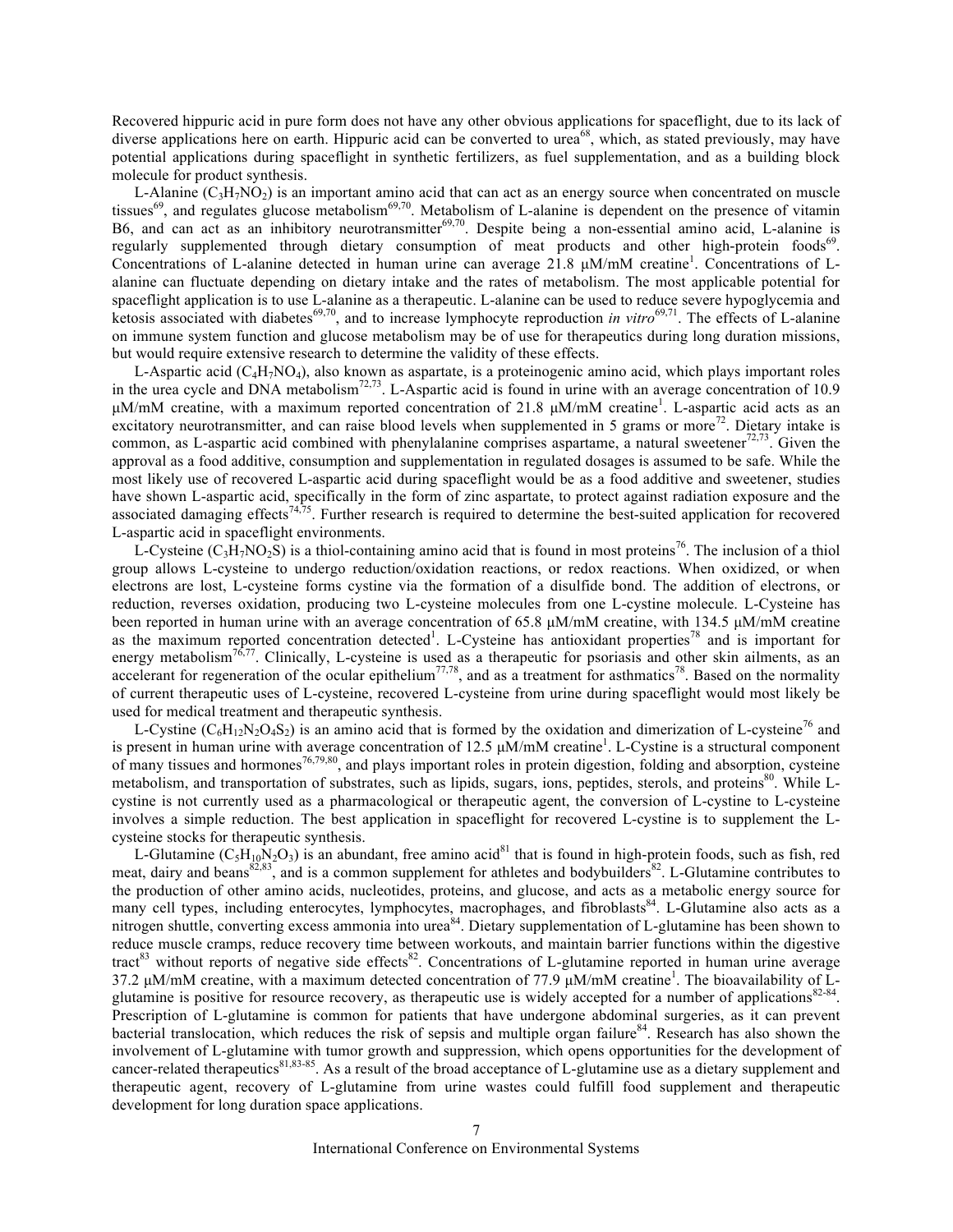L-Histidine  $(C_6H_9N_3O_2)$  is an essential amino acid that is a precursor for histamine and carnosine biosynthesis<sup>86,87</sup>. Concentrations of L-histidine reported in human urine average 43.0 µM/mM creatine, with a maximum detected concentration of 90.0 µM/mM creatine<sup>1,86</sup>. L-Histidine harnesses antioxidant, anti-inflammatory, and anti-secretory properties by inhibiting cytokines and growth factors that induce cell and tissue damage during, and as a result of an immune response<sup>86,88,89</sup>. The most common uses for L-histidine are medicines and therapeutics, food additives and dietary supplements, and for biomedical research and assays<sup>90</sup>. Depending on the concentrations of L-histidine in the foods available to crewmembers, recovered concentrations of L-histidine from urine wastes may be recycled as dietary supplements to assist in meeting the daily required intake values of the essential amino acid. Based on the current uses of L-histamine for earth-based applications, regular consumption of recovered Lhistidine may reduce incidence rates of inflammation and improve histamine production in crewmembers.

L-Lysine  $(C_6H_{14}N_2O_2)$  is an essential amino acid<sup>91,92</sup> that occurs in human urine with an average concentration of 17.2 μM/mM creatine, and a maximum report of 51.3 μM/mM creatine<sup>1,91</sup>. Dietary intake of L-lysine is dependent on consumption of lean protein foods, including poultry, cottage cheese, and pork $^{91}$ . Concentrations of L-lysine are minimal in fruit and vegetable sources, except for avocados and wheat germ $91$ . The high concentration of L-lysine in meats and animal byproduct foods may be due to the fact that L-lysine is a common supplement added to animal feed92. L-Lysine is involved in many biological processes, such as receptor affinity, protease cleavage, retention of endoplasmic reticulum, nuclear structure and function, muscle elasticity, and chelation of heavy metals $92$ . Adequate consumption of L-lysine may be useful in the treatment of and protection against osteoporosis $91$  by increasing calcium absportion<sup>93</sup>. Research has shown that L-lysine may be a key component in the solubility and uptake of many pharmaceuticals that may otherwise be unable to pass through cell membranes and tissues<sup>92,94,95</sup>. While Llysine isn't typically used as a dietary supplement, and consumption is dependent on lysine-rich foods, recovered Llysine could potentially be utilized to improve absorption or synthesize new therapeutics for use during long duration missions.

L-Serine  $(C_3H_7NO_3)$  is a non-essential amino acid that contributes to protein synthesis and tissue development<sup>96,97</sup>. L-Serine is synthesized *in vivo* through protein and phospholipid degradation and via the glycolytic intermediate 3-phosphoglycerate<sup>96</sup>, but can also be made available through dietary intake of meats, soy, and seaweed<sup>98</sup>. L-Serine is present in human urine with an average concentration of 25.3 µM/mM creatine<sup>1</sup>. The non-essential classification of L-serine has been challenged by research illustrating the predominant role it plays with cell culture, tissue development, and central nervous system functioning<sup>99</sup>. Some studies report the specific importance of L-serine with brain development and functioning, and that regular consumption of L-serine supplements may be a viable treatment for chronic fatigue syndrome<sup>97,99</sup>. Crewmembers may require supplementation from vitamins and food additives during long duration missions, as serine-rich foods, especially meats, which may not be included in the diet plans.

L-Threonine  $(C_4H_9NO_3)$  is an essential amino acid that is required for neurological functioning and thymus development and functioning through immunostimulation<sup>100,101</sup>. Presence of L-threonine in urine is dependent on efficient threonine catabolism and dietary intake of L-threonine-rich foods, such as meats, cottage cheese and wheat germ<sup>100</sup>. On average, L-threonine concentrations in urine average 13.3  $\mu$ M/mM creatine<sup>1</sup> in normal, healthy adults. The consumption of L-threonine is required for standard bio-utilization, but inadequate catabolism, overconsumption with dietary intake, or inadequate removal as a bio-waste, can lead to high levels of accumulation that can concentrate in the brain and affect neurotransmitter balance<sup>100,101,102</sup>. L-Threonine recovery from urine sources could have a potential as a food supplement for long duration missions.

Phenylacetylglutamine  $(C_{13}H_{16}N_2O_4)$  is an amino acid acetylation product of phenylacetate<sup>103,104</sup>, and is an important regulator of the urea cycle<sup>105,106</sup>, which converts ammonia into urea for disposal. On average, phenylacetylglutamine is present in urine in concentrations of 34.0 µM/mM creatine, with a maximum reported detected concentration of  $70.0 \mu M/mM$  creatine<sup>1</sup>. Other than its use in clinical research as a biomarker for urea cycle disorders<sup>105,106</sup>, there are not many applications for the nitrogenous waste product phenylacetylglutamine. Recovery of phenylacetyglutamine from urine during spaceflight could potentially be utilized for its nitrogen molecules.

#### **D. Carbohydrates**

The carbohydrates superclass is comprised of many compounds that are essential for central metabolism. Carbohydrates are generally distributed between four chemical groups: monosaccharides, disaccharides, oligosaccharides, and polysaccharides<sup>107</sup>. Monosaccharides are the simplest, primary form of carbohydrates, in that they cannot be hydrolyzed into smaller carbohydrate molecules, and are the building blocks that comprise polysaccharides<sup>107,108</sup>. Monosaccharides are a critical fuel source in the body, and are also fundamental components of nucleic acids<sup>107-109</sup>. Polysaccharides, which are the secondary (disaccharides), tertiary (oligosaccharides), and quaternary forms of carbohydrates, are multiple monosaccharides linked together for the synthesis of a more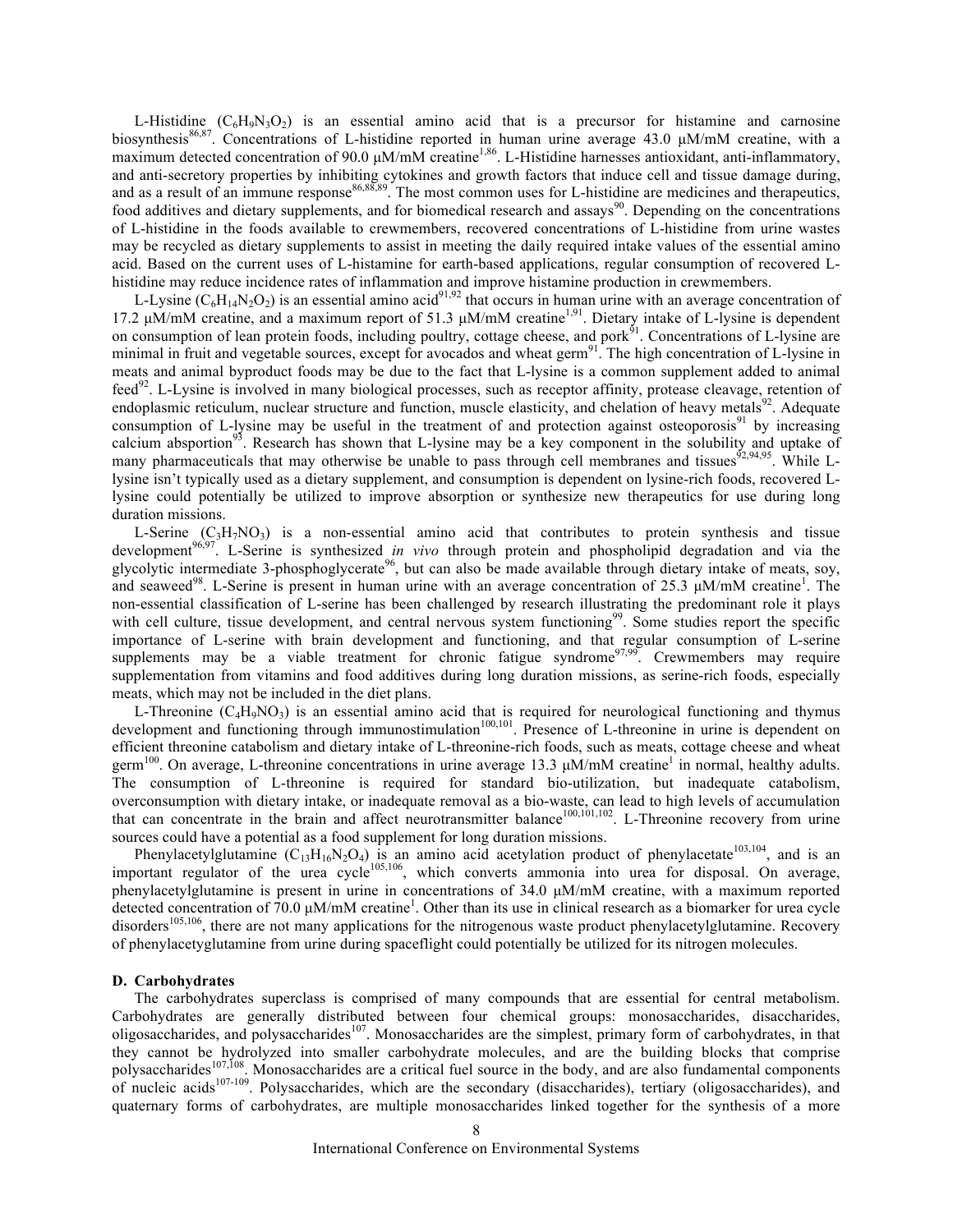complex and often energy efficient sugar<sup>107</sup>. Polysaccharides are involved in energy storage<sup>107,108</sup>, cell-to-cell recognition<sup>107</sup>, DNA synthesis<sup>109</sup>, and the development and maintenance of biomembranes and structures<sup>107</sup>. Of the 116 compounds identified from urine samples within the carbohydrates and carbohydrate conjugates superclass<sup>1</sup>, only 14 were detectable with a minimum of 10.0 µM/mM creatine and a 100% occurrence rate.

Arabinitol ( $C_5H_{12}O_5$ ), also known as arabitol, is a five-carbon sugar alcohol<sup>110,111</sup> that is present in urine samples with an average concentration of 31.8  $\mu$ M/mM creatine<sup>1</sup>. Biosynthesis of arabinitol is achieved through reduction of the carbonyl group of xylose<sup>111</sup>. While some amount of arabinitol in the urine is expected, increased levels may indicate yeast infection<sup>112</sup>, transaldolase deficiency, and cirrhosis of the liver<sup>110</sup>. There are limited uses for arabinitol, as it is generally produced as a biochemical byproduct in the body. Given the sucrose-mimicking sweetness of arabinitol, the most common usage is as a non-cariogenic sweetener $111,113$ . Recovery of arabinitol from urine wastes may enhance the ability to synthesize palatable food products in space. Research will be required to determine the long-term health effects with consuming arabinitol-containing foods regularly.

D-Galactose  $(C_6H_1, Q_6)$  is an energy-providing aldohexose that occurs naturally in lactose, cerebrosides, gangliosides, and mucoproteins, and is important for the biosynthesis of many macromolecules<sup>114,115</sup>. D-galactose is found in urine at an average concentration of 11.9 µM/mM creatine, and a maximum reported concentration of 25.2 µM/mM creatine<sup>1</sup>. D-galactose is naturally found in milk and a number of fruits and vegetables<sup>115</sup>, and is most commonly found as a food additive in the form of carrageenan<sup>115,116</sup>, which acts as an emulsifier and thickening or gelling agent<sup>116</sup>, as an alternative for gelatin. The thickening properties of D-galactose in the form of carrageenan are due to its high negative charge, and are also used in cosmetic lotions and creams<sup>116</sup>. Recovered D-galactose could potentially be utilized to produce food supplements and products in various forms during spaceflight. The thickening and gelling properties of D-galactose may be altered in space environments, and further research will be required before use.

D-Glucose  $(C_6H_{12}O_6)$  is the primary energy source for living organisms, and is available for dietary intake from fruits and plant foods<sup>117,118</sup>. D-Glucose is synthesized in the liver and kidneys via gluconeogenesis<sup>117,118</sup>. Concentrations of D-glucose detected in urine samples average 37.5 µM/mM creatine, with a maximum reported concentration of 58.4 µM/mM creatine<sup>1</sup>. Current uses for D-glucose include therapeutic injections for fluid and caloric replenishment, and as a sweetening agent in foods<sup>118</sup>. Recovery of D-glucose from urine wastes could potentially be applied to food products, or used for emergency medicine applications. D-glucose could be purified and used to make synthesized food products more enjoyable to consume, or used as a replenishing therapeutic for malnourished crewmembers.

D-Threitol ( $C_4H_{10}O_4$ ), or erythritol, is a polyol<sup>119</sup>, or an alcohol that contains multiple hydroxyl groups, that acts as the main end product of D-xylose metabolism<sup>119,120</sup>. Expelled concentrations of D-threitol are primarily found in urine, and may fluctuate with threitol consumption<sup>120</sup> or age<sup>119</sup>. Average concentrations of D-threitol in urine are reported as 19.3 µM/mM creatine<sup>1</sup>. Dietary intake of D-threitol is dependent on the consumption of foods that naturally contain D-threitol, such as fruits, vegetables, and fermented products, or foods with D-threitol added as a non-nutritive sweetener<sup>120</sup>. D-Threitol can also be used as an ingredient in firefighting materials, such as dry chemical sprays and foams<sup>120</sup>. To limit dangerous workloads for crewmembers, most firefighting materials are designed and assembled on earth, so the best application for recovered D-threitol during spaceflight would be as a non-nutritive sweetener and food additive.

D-Xylose  $(C_5H_{10}O_5)$  is a monosacharride that is essential for human to consume<sup>121,122</sup>, due to its interaction with xylosyltransferase<sup>123</sup>. D-Xylose is a plant-based sugar, primarily found in the woods, barks, straws and hulls, as well as in plant embryos122. Concentrations of D-xylose in urine are reported as an average of 30.0 µM/mM creatine, with a maximum reported concentration of 102.0  $\mu$ M/mM creatine<sup>1</sup>. D-Xylose can be used as a sweetener, although it is not as sweet as sucrose<sup>122</sup>. Interest in D-xylose has peaked in synthetic biology research communities, as some yeasts are able to convert D-xylose into ethanol<sup>124,125</sup>. NASA's interest in synthetic biology for the production of fuels for long duration missions has increased with the prospects of deep space and long duration planetary missions. Based on the positive results from converting D-xylose-containing biomass into biofuels on earth, recovery of D-xylose from urine wastes may be suited for applications with the synthesis of fuels and other chemicals.

Erythritol ( $C_4H_{10}O_4$ ) is a sugar that is naturally sourced from algae, lichens and fungi that is twice as sweet as sucrose<sup>106,107</sup>. Erythritol can be produced by fermentation, making it a common ingredient in beer, wine, sake, and soy sauce<sup>106</sup>. As a small molecule, erythritol is able to easily pass through membranes easily without assistance or active transport<sup>106</sup>. Urine detection is based on consumption of erythritol-containing foods, such as algae, fungi, and sugar-free candies and supplements<sup>107</sup>, as most of what is consumed is passed as a waste. Normal concentrations in human urine have a reported average of 33.4  $\mu$ M/mM creatine<sup>1</sup>. An obvious application for recovered erythritol is as a food additive, yet it is also used as a coronary vasodilator<sup>107</sup>. Recovered concentrations of erythritol may be used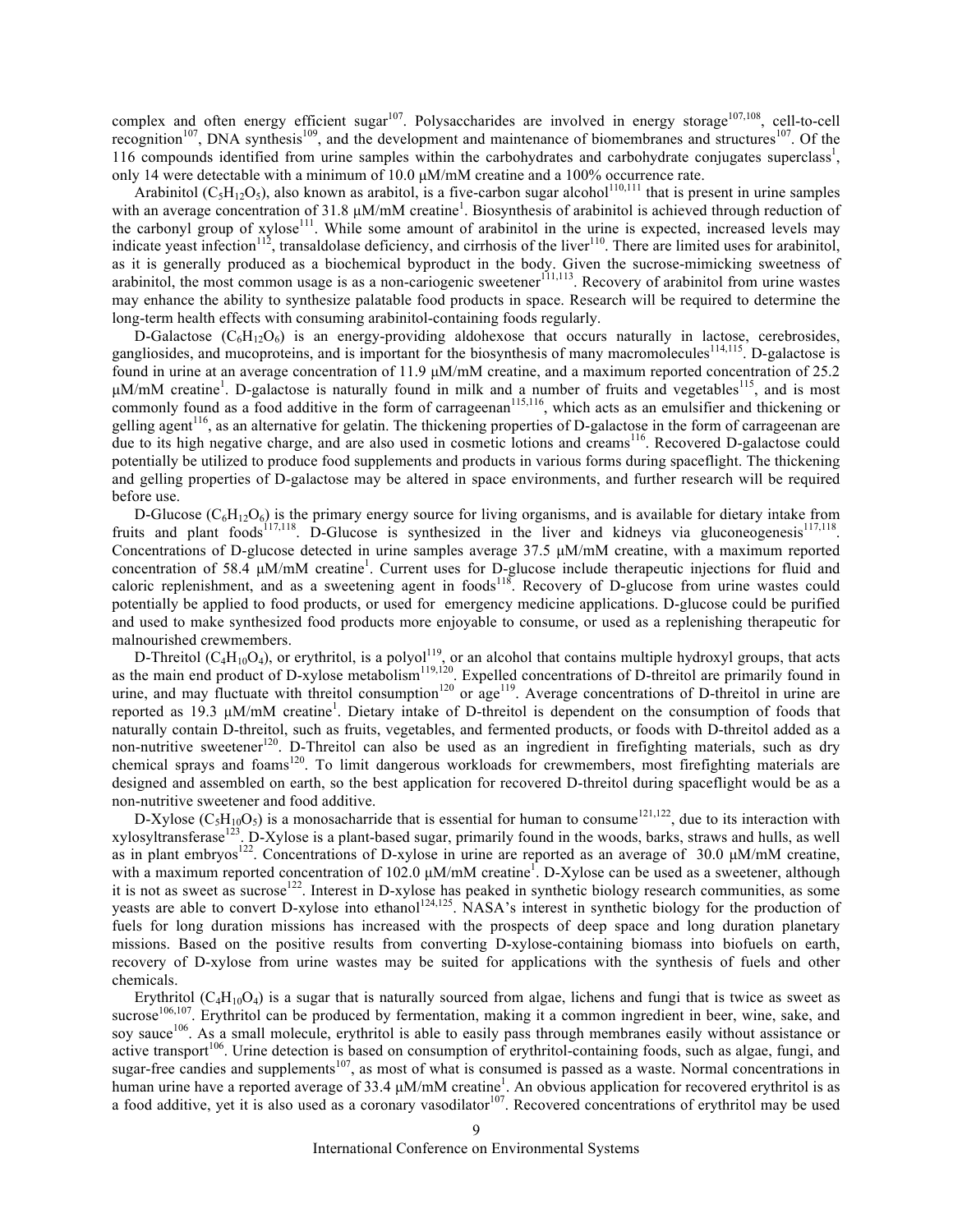to create a more palatable food product that is synthesized during space flight, or added to existing food sources for sweetness, and may have therapeutic applications as a vasodilator.

Gluconic acid  $(C_6H_{12}O_7)$  is a naturally occurring carbohydrate that is primarily found in honey and fruits, and can be used as a food additive and acidity regulator<sup>128</sup>. Gluconic acid is found in urine samples in average concentrations of 21.5  $\mu$ M/mM creatine, and has been reported as high as 38.8  $\mu$ M/mM creatine<sup>1</sup>. Chemically, gluconic acid is a strong chelating agent, and is an ingredient in many "eco-friendly" cleaning products for its ability to break up mineral deposits<sup>129,130</sup>. Space applications for gluconic acid will most likely concentrate on the industrial benefits of gluconic acid, yet a stable acidity regulator may be required with the synthesis of food products.

Glycerol  $(C_3H_8O_3)$  is a trihydroxy sugar alcohol that is a primary component of triglycerides and phospholipids<sup>131</sup>, and an intermediate for carbohydrate and lipid metabolism<sup>132</sup>. Glycerols are released into the urine when fat stores are metabolized as an energy source<sup>131</sup>. Glycerol is found in urine in average concentrations of  $13.0$ µM/mM creatine<sup>1</sup>, and is dependent on consumption of glycerol-containing foods and the usage of stored fats. Usage of glycerol extends into many genres, including pharmaceutical, industrial, food additives, and home products $132,133$ Chemically, glycerol is a mild solvent, emollient<sup>133</sup>, and cryoprotectant<sup>132</sup>. Recovery of glycerol from urine during spaceflight could be utilized as a building block molecule for the synthesis of a wide range of products, due to the broad applications it serves on earth.

Lactose  $(C_{12}H_{22}O_{11})$  is the primary sugar in milk products, including human milks<sup>134,135</sup>. Humans produce lactase, a digestive enzyme, to metabolize milk sugars for a source of energy. After infancy, the main source of lactose is through dietary intake of other mammalian milks, primarily bovine, and with lactose-added foods. Lactose is often added as a sweetener to a variety of different types of processed foods<sup>135</sup>. Lactose is found in urine with average concentrations of 11.8  $\mu$ M/mM creatine, with reported concentrations as high as 24.2  $\mu$ M/mM creatine<sup>1</sup>. In addition to dietary sources, lactose is an ingredient in cosmetic and household items, such as creams and soaps<sup>136</sup>. Secretion of lactose may fluctuate depending on crewmembers' dietary exposure, and may not be a valuable compound for resource recovery for space applications. Further research is required, and will be most likely depend heavily on foods approved for long duration missions. If concentrations of lactose in crewmember urine are recoverable and deemed useful for recycling, lactose may be used for pharmaceutical delivery or the synthesis of food products and hygienic materials.

## **E. Lipids**

Lipids are plentiful and perform many essential functions within biological processes, such as creating hydropolarized barriers with the formation of lipid bilayers, or assisting in the trafficking of vitamins and minerals that are not easily absorbed by standard metabolic processes.

The most prominent lipid compound detected in urine is mannitol  $(C_6H_{14}O_6)^1$ . Chemically, mannitol can also be classified as an alcohol and a sugar, or as a polyol $137,138$ . When mannitol is found in aqueous solutions, it performs oxidation reactions to shed electrons, causing the solvent to become acidic<sup>137,138</sup>. On average, mannitol can be detected in urine in concentrations of 32.4  $\mu$ M/mM creatine<sup>1</sup>. Humans poorly absorb mannitol. An increased presence in urine, in concentrations up to 85.1  $\mu$ M/mM creatine<sup>1</sup>, can be explained by the consumption of apples, pineapples, asparagus and carrots<sup>1</sup>. Mannitol is unable to cross biological membranes and has little energy value, but can act as a weak vasodilator and osmotic diuretic agent<sup>137,138</sup>, allowing for pharmaceutical applications. Mannitol is also used as a food additive and sweetener, specifically in low calorie food products, which may be useful for food synthesis in space environments.

## **F. Organic Acids**

Organic acids comprise a large class of compounds found in urine, third only to amino acids and peptides, and carbohydrates.

Acetic acid  $(C_2H_4O_2)$  is a simple carboxylic acid that is produced by the oxidation of ethanol and the metabolic processes of bacteria, specifically *Acetobacter* genus and *Clostridium acetobutylicum*139-141. Acetic acid is essential to the metabolism of carbohydrates and fats, and can alter the pH levels within cells and organs in the body. Normal concentrations of acetic acid detected in the urine average 13.0 µM/mM creatine, and have been reported as high as 106.0 μM/mM creatine<sup>1</sup>. Excretion of acetic acid in the urine can be related to lung and GI tract absorption efficiencies from dietary intake, or exposure to acetic acid in pharmacological and industrial applications. For example, acetic acid is a common ingredient in the production of starches, sugars, wines, and vinegars<sup>140-142</sup>. Bacteria that produce acetic acid are found in environments common to food harvesting and production, in water, soil and within produce<sup>139</sup>, making acetic acid a universally available compound. Acetic acid is also used industrially for the manufacturing of chemicals, explosives, lacquers, sealants, and household reagents and cleaning products<sup>140-</sup> <sup>142</sup>. The chemical applications of acetic acid compliment the intended emphasis on *in situ* synthesis of products for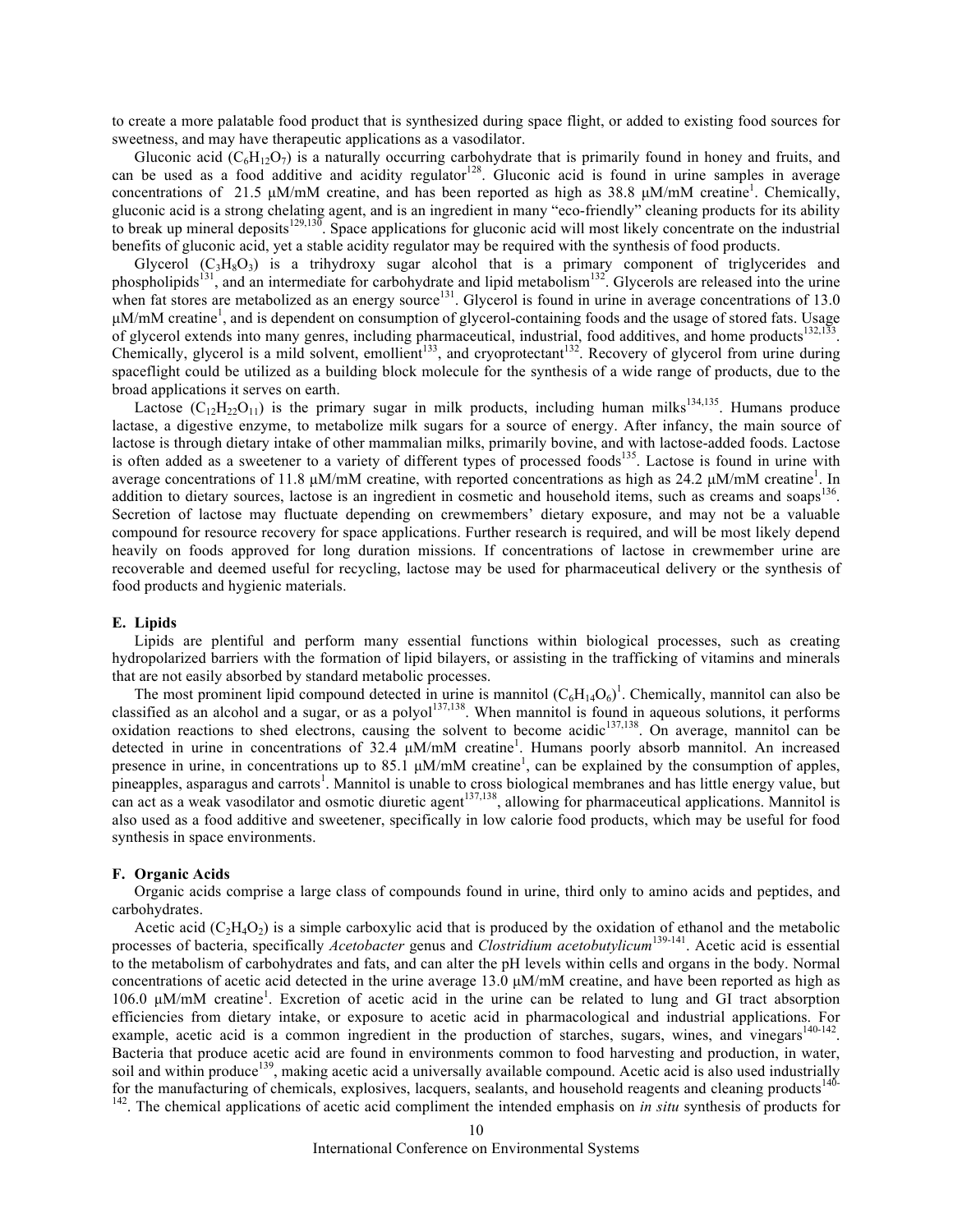long duration missions. Recovery of acetic acid from urine wastes may give rise to a compendium of applications in structural and life support areas of spaceflight.

Citric acid  $(C_6H_8O_7)$  is a weak acid that is formed in the tricarboxylic acid cycle<sup>143</sup>, and acts as a primary intermediate in metabolic processes<sup>144</sup>. Citric acid can be synthesized in the body, or made available via dietary intake<sup>143,144</sup>. Concentrations of citric acid found in plasma and urine are often used as a diagnostic indicator for many diseases or metabolic difficulties<sup>143,144</sup>. In urine from healthy adults, citric acid is detected with an average concentration of 203.0  $\mu$ M/mM creatine, and has been detected as high as 600.0  $\mu$ M/mM creatine<sup>1</sup>. An increase in citric acid concentrations in urine is generally due to a heightened intake of fruits, specifically citrus varieties<sup>143</sup>. Citric acid is used as a food preservative and additive for tart and acidic flavor, most commonly found in beverages, soft drinks, candies, and confections<sup>144</sup>. Pharmaceutically, the salts of citric acid can be used as anticoagulants, as they have an affinity for chelating calcium<sup>144,145</sup>. In addition, citric acid is a main ingredient in many cleaning agents<sup>146</sup>, and has become increasingly popular with the advent of "green", natural, and environmentally friendly cleaners. The recovery of citric acid from urine could provide a number of benefits to spaceflight technologies, including the synthesis of food products, chemical reagents, and life support products.

Formic acid (CH<sub>2</sub>O<sub>2</sub>), also known as formate, is the simplest form of carboxylic acid, and is an intermediate for normal metabolic processing, transmethylation<sup>147</sup>, and chemical synthesis<sup>148</sup>. Formic acid is present in urine in average concentrations of 26.8  $\mu$ M/mM creatine, and has been detected as high as 120.9  $\mu$ M/mM creatine in standard samples<sup>1</sup>. The most recognizable source of formic acid in nature is in the venom associated with bee and ant stings<sup>147,148</sup>. Formic acid has shown strong antimicrobial properties, and can be used as a preservative that reduces the rates of degradation in biomass, such as straw and hay for livestock feed sources<sup>148</sup>. Formic acid is also used in household cleaners and chemical products, such as laundry detergents and fabric softeners<sup>149</sup>. For space applications, formic acid has the potential to be used for the preservation of food materials or as an antimicrobial agent.

Glycolic acid  $(C_2H_4O_3)$  is a small alpha-hydroxy acid (AHA) produced by oxidation of fatty acids and has the unique ability to easily penetrate the skin<sup>150,151</sup>. Due to its capability to penetrate thick epithelial layers, glycolic acid is often used for penetrative treatments for skin diseases, such as fungal infections and warts<sup>151</sup>. The penetrating properties of glycolic acid have made it a popular ingredient for household cleaners and automotive care products<sup>152</sup>. Average concentrations of glycolic acid in urine samples from healthy adults were reported as 42.0  $\mu$ M/mM creatine, and were detected as high as  $122.0 \mu M/mM$  creatine in some samples<sup>1</sup>. Glycolic acid could be used as a transport mechanism for therapeutic tissue penetration and topical applications for any therapeutics synthesized inflight, and may be used for its antifungal and antimicrobial properties. Chemically, glycolic acid has the potential to be used for the production and processing of textiles, metals, and adhesives, and for pH control in chemical synthesis<sup>151</sup>. The potential chemical applications for glycolic acid recovery from urine sources are broad, and will need to be assessed to determine the best fit for use during long duration missions.

L-Lactic acid  $(C_3H_6O_3)$  is an acid intermediate in the fermentation, or metabolism, of sugar and is produced during intensive muscle activity<sup>153,154</sup>. L-Lactic acid is found in normal urine samples in an average concentration of 11.6 µM/mM creatine<sup>1</sup>, and can fluctuate based on the body's ability to clear it after production<sup>153</sup>. The uses for Llactic acid are broad, and include applications in chemical synthesis and industrial material processing, as well as food additive applications, including cheese manufacturing, and candy production<sup>155</sup>. Like many of the compounds that can be recovered from urine, L-lactic acid has the potential to be utilized as a food additive during the synthesis of food products and supplements, and for its chemical and industrial applications. Research is required to determine the risk associated with using L-lactic acid as a food additive in space environments, and crewmember ability to clear consumed concentrations while avoiding toxicity associated with L-lactic acid accumulation. Consumption of L-lactic acid as a food additive is safe on Earth, but the standard physiological changes seen in microgravity may need to be investigated further to avoid the onset of lactic acidosis<sup>156,157</sup>.

Taurine (C<sub>2</sub>H<sub>7</sub>NO<sub>3</sub>S) is a sulfur-containing amino acid that is essential for mammalian development<sup>158,159</sup>, and can be detected in urine at an average concentration of 81.0 µM/mM creatine, with a maximum reported value of 251.0 μM/mM creatine<sup>1</sup>. Concentrations of taurine can be found in the brain, heart, breast tissue, gall bladder and kidneys, and serves as a neurotransmitter, a stabilizer of cell membranes, and a facilitator for the transport of ions<sup>158</sup>. While taurine can be synthesized in the body, it is dependent on the presence of vitamin  $B6^{158,159}$ . Taurine has become a popular additive in energy drinks<sup>159</sup>, which depend on taurine's ability to improve athletic performance<sup>158,159</sup>, and cardiovascular performance<sup>160</sup>. Even though taurine is produced internally, some researchers believe some consumption of taurine from dietary intake is essential for maintaining proper physiological function, and to avoid diseases, such as depression, and other neurological disorders<sup>158</sup> that may be associated with decreased levels of taurine in the body. Given the importance of taurine on major organ function and physical ability, recovered taurine should be considered as a potential therapeutic supplement for crewmembers.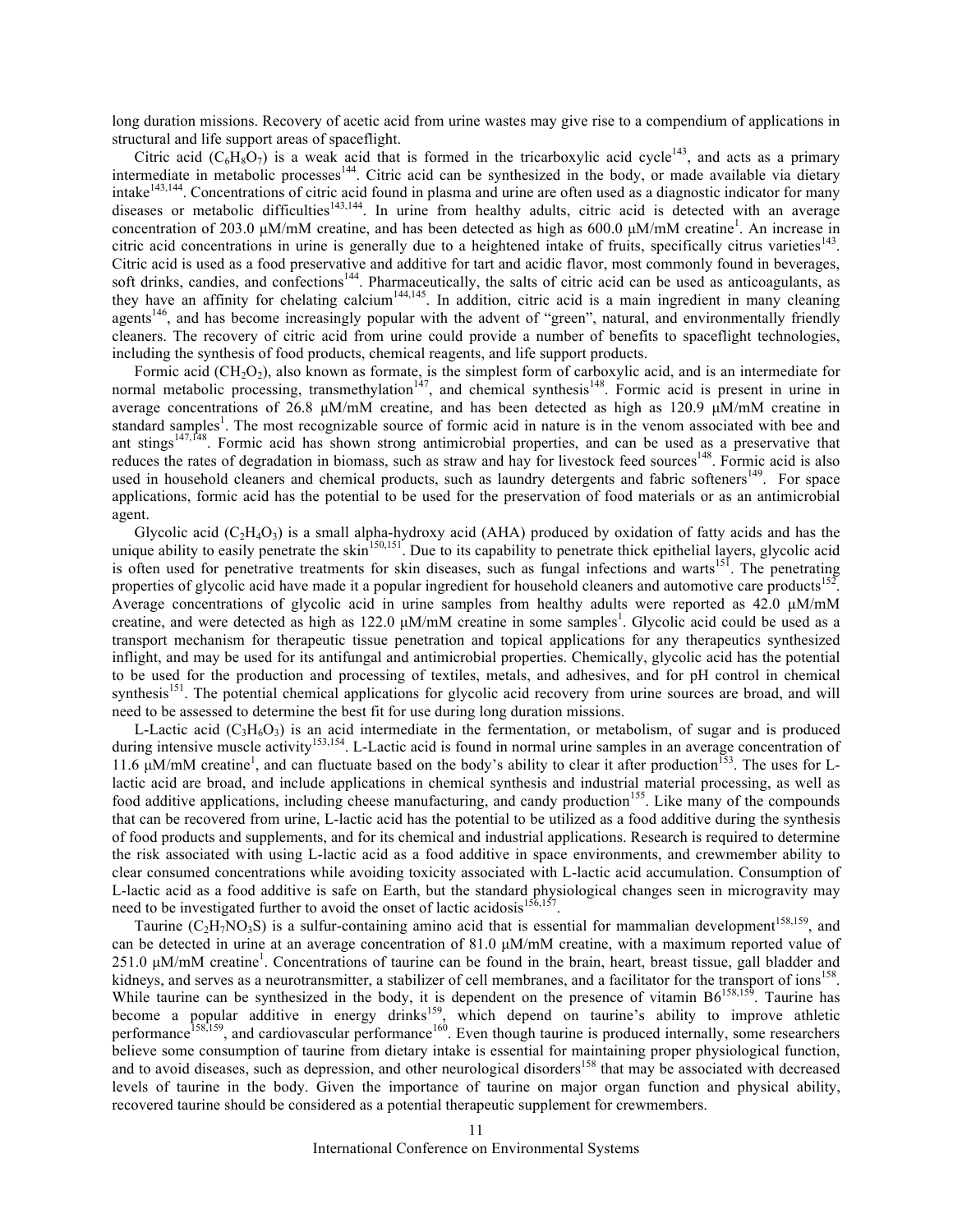## **G. Potential Applications and Challenges**

The following chart (Table 2) summarizes the extensive overview of each superclass and the compounds that illustrate the most potential for resource recovery and downstream applications during long duration missions.

#### **Superclass Compound Molecular Formula Average Concentration in Urine Potential Space Applications** Aliphatic Compounds Dimethylamine  $C_2H_7N$  30.8  $\mu$ M/mM creatine Chemical Ethanolamine C<sub>2</sub>H<sub>7</sub>NO 33.4  $\mu$ M/mM creatine Chemical Ethanolamine  $C_2H_7NO$  33.4  $\mu$ M/mM creatine<br>Methanol CH<sub>4</sub>O 37.0  $\mu$ M/mM creatine  $CH<sub>4</sub>O$  37.0  $\mu$ M/mM creatine Chemical Trimethylamine Noxide  $C_3H_9NO$  91.0  $\mu$ M/mM creatine Therapeutic Urea  $CH_4N_2O$  12,285.0  $\mu$ M/mM creatine Chemical Myoinositol  $C_6H_{12}O_6$  22.4  $\mu$ M/mM creatine Food<br>Allantoin  $C_4H_6N_4O_3$  15.4  $\mu$ M/mM creatine Therapeutic Allantoin  $C_4H_6N_4O_3$  15.4  $\mu$ M/mM creatine Creatinine  $C_4H_7N_3O$  14,743.0  $\mu$ M/mM creatine Food Pyroglutamic acid  $C_5H_7NO_3$  20.7  $\mu$ M/mM creatine Food, Therapeutic Alkaloids & Alkaloid Alkaloids & Alkaloid Trigonelline  $C_7H_7NO_2$  31.1 µM/mM creatine Therapeutic Derivatives Amino Acids & Peptides 3-Aminoisobutanoic acid  $C_4H_9NO_2$  26.0  $\mu$ M/mM creatine Chemical 3-Methylhistidine  $C_7H_{11}N_3O_2$  16.5  $\mu$ M/mM creatine Therapeutic<br>Creatine  $C_4H_9N_3O_2$  46.0  $\mu$ M/mM creatine Food Creatine C<sub>4</sub>H<sub>9</sub>N<sub>3</sub>O<sub>2</sub> 46.0 µM/mM creatine Food<br>Glycine C<sub>2</sub>H<sub>5</sub>NO<sub>2</sub> 106.0 µM/mM creatine Food Glycine  $C_2H_5NO_2$  106.0  $\mu$ M/mM creatine Food<br>Guanidoacetic acid  $C_3H_7N_3O_2$  41.8  $\mu$ M/mM creatine Therapeutic  $\frac{41.8 \text{ }\mu\text{M/mM} \text{ creating}}{29.0 \text{ }\mu\text{M/mM} \text{ creating}}$  Chemical Hippuric acid  $C_9H_9NO_3$  229.0  $\mu$ M/mM creatine Chemical L-Alanine C<sub>3</sub>H<sub>7</sub>NO<sub>2</sub> 21.8  $\mu$ M/mM creatine Therapeutic  $21.8 \mu M/mM$  creatine L-Aspartic acid  $C_4H_7NO_4$  10.9  $\mu$ M/mM creatine Food<br>L-Cysteine  $C_4H_7NO_4$  65.8  $\mu$ M/mM creatine Therapeutic L-Cysteine  $C_4H_7NO_4$  65.8  $\mu$ M/mM creatine L-Cystine  $C_6H_{12}N_2O_4S_2$  12.5  $\mu$ M/mM creatine Therapeutic L-Glutamine  $C_5H_{10}N_2O_3$  37.2  $\mu$ M/mM creatine Food, Therapeutic  $C_5H_{10}N_2O_3$  37.2 µM/mM creatine L-Histidine  $C_6H_9N_3O_2$  43.0  $\mu$ M/mM creatine Food L-Lysine  $C_6H_{14}N_2O_2$  17.2  $\mu$ M/mM creatine Therapeutic L-Serine  $C_3H_7NO_3$  25.3  $\mu$ M/mM creatine Food L-Threonine  $C_4H_9NO_3$  13.3  $\mu$ M/mM creatine Food Phenylacetylglutamine  $C_{13}H_{16}N_2O_4$  34.0 µM/mM creatine Chemical Carbohydrates Arabinitol  $C_5H_{12}O_5$  31.8  $\mu$ M/mM creatine Food D-Galactose  $C_6H_{12}O_6$  11.9  $\mu$ M/mM creatine Food D-Glucose  $C_6H_{12}O_6$  37.5  $\mu$ M/mM creatine Food, Therapeutic D-Threitol  $C_4H_{10}O_4$  19.3  $\mu$ M/mM creatine Food  $D-Xylose$   $C_5H_{10}O_5$  30.0  $\mu M/mM$  creatine Chemical<br>Ervthritol  $C_4H_{10}O_4$  33.4  $\mu M/mM$  creatine Food  $C_4H_{10}O_4$  33.4 µM/mM creatine Food Gluconic acid  $C_6H_{12}O_7$  21.5  $\mu$ M/mM creatine Chemical Contracts Chemical Chemical Chemical Chemical Chemical Chemical Chemical Chemical Chemical Chemical Chemical Chemical Chemical Chemical Chemical Chemical Chemica Glycerol  $C_3H_8O_3$  13.0  $\mu$ M/mM creatine Therapeutic Lactose  $C_{12}H_{22}O_{11}$  11.8  $\mu$ M/mM creatine Food, Chemical Mannitol  $C_6H_{14}O_6$  32.4  $\mu$ M/mM creatine Food, Therapeutic  $\begin{array}{c|c|c|c|c|c} \hline \text{Lipids} & \text{Mannitol} & \text{C}_6\text{H}_{14}\text{O}_6 & 32.4 \text{ }\text{\mu}\text{M/mM} \text{ creating} \\ \hline \text{Organic Acids} & \text{Acetic acid} & \text{C}_2\text{H}_4\text{O}_2 & 13.0 \text{ }\text{\mu}\text{M/mM} \text{ creating} \end{array}$ Acetic acid  $C_2H_4O_2$  13.0  $\mu$ M/mM creatine Chemical<br>Citric acid  $C_6H_8O_7$  203.0  $\mu$ M/mM creatine Food, Chemical Citric acid  $C_6H_8O_7$  203.0  $\mu$ M/mM creatine Food, Chemical<br>Formic acid CH<sub>2</sub>O<sub>2</sub> 26.8  $\mu$ M/mM creatine Food, Therapeutic Formic acid  $CH_2O_2$  26.8  $\mu$ M/mM creatine Glycolic acid  $C_2H_4O_3$  42.0  $\mu$ M/mM creatine Chemical<br>L-Lactic acid  $C_3H_6O_3$  116.0  $\mu$ M/mM creatine Food, Chemical  $\frac{C_3H_6O_3}{C_2H_7NO_3S}$  116.0  $\mu$ M/mM creatine 116.0  $\mu$ M/mM creatine Taurine  $C_2H_7NO_3S$  81.0  $\mu$ M/mM creatine Therapeutic

# **Table 2: Summarization of Identified Compounds, Including Average Concentrations and Potential Applications for Space**

The diversity of the identified compounds could allow for a broad range of needs and requirements to be met without ground-based support, but will be dependent on the ability to overcome the challenges associated with recovering resources from concentrated wastes. The most prevalent challenge will be the instability of urine after it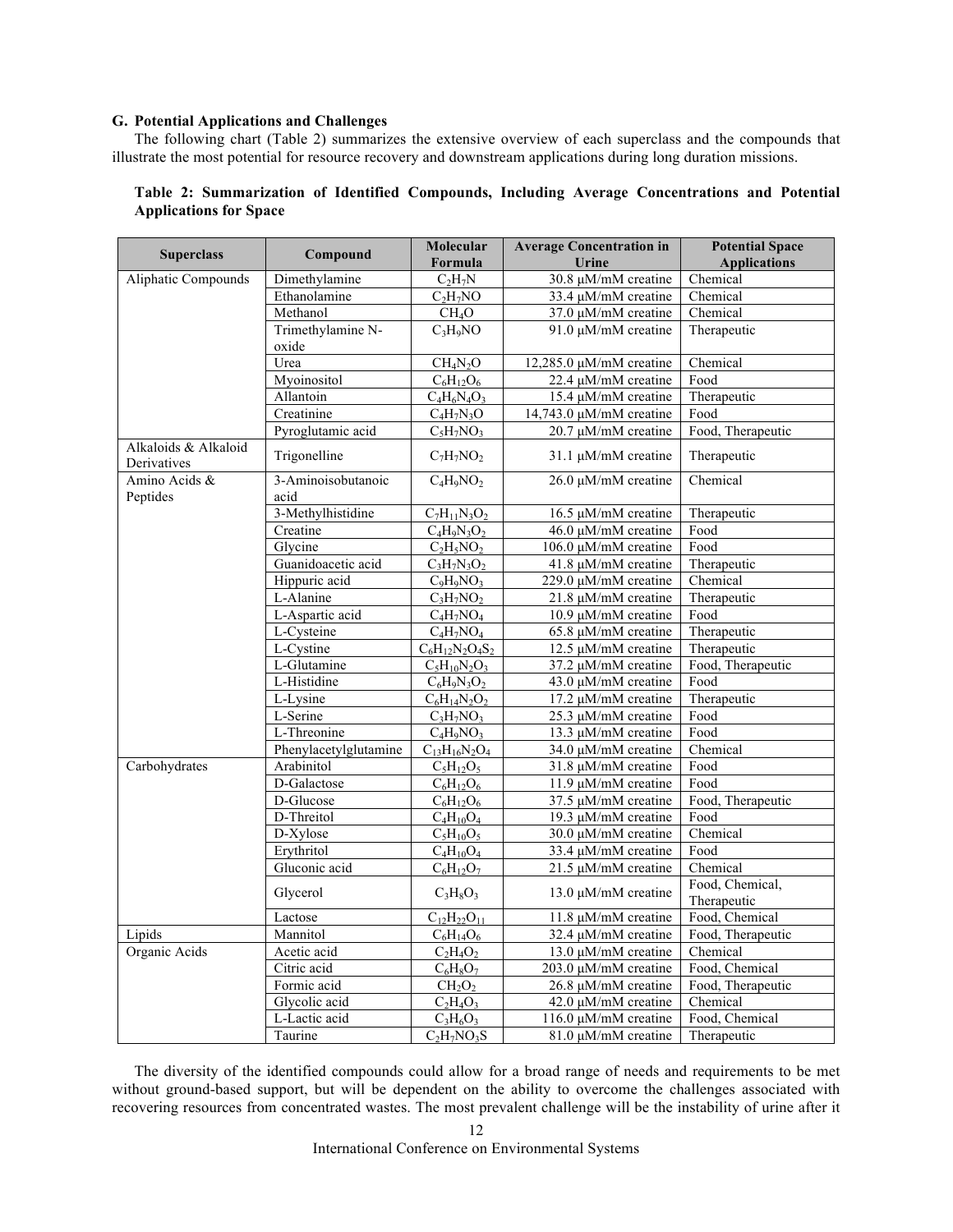is voided. Some compounds may react with the external environment or be degraded by bacteria to create undesired compounds. Additionally, the pH of urine can change with the degradation of compounds, which may not be suitable for secondary processing.

Secondary treatment will be required for purification, and may add mass and cost for a minimal recovery payoff. Economic and cost-benefit analyses will need to be performed in order to determine if an operation involving resource recovery of this magnitude is feasible for long duration missions. Technologies currently used for the recovery of water utilize membranes in physico-chemical filtration processes.

Primary technologies utilized for the recovery of solutes and solvents include pressurized systems and membrane filtration. Membranes and columns utilized for resource recovery from urine streams will require heightened selectivity, to reduce the potential for contamination, and the ability to withstand exposure to concentrated wastes with minimal maintenance or replacement. Longevity of membranes and other technologies will affect the final recovered product, and may require fail-safe measures to reduce the transference of unwanted contaminants and constituents.

An alternative concept for the reuse of compounds and metabolites from urine is to retain the compounds with nutritious value in solution with the recovered water. Instead of focusing technology development towards removing small molar concentrations of valuable compounds, intending to remove the true wastes, such as the inorganic salts, urea, ammoniums and other nitrogenous compounds, may be a more achievable goal. Additionally, removing compounds without further neutraceutical benefits may lead to the synthesis of a nutritious drink supplement comprised of water and beneficial compounds from urine wastes. Secondary treatment of such a product would be required to ensure proper filtration and removal of potential contaminants, whether biological or chemical.

# **III. Conclusion**

The need for material recycling and resource recovery will be emphasized with increases to mission duration and distance traveled. The number of compounds available for recovery from urine wastestreams is extensive<sup>1</sup>, but will only begin to address the required resources for long duration missions.



**Figure 1: Exploded Pie Charts Representing the Concentration of Urine Compounds Identified for Potential Resource Recovery in Space.** *Expanding the values of urine waste components from Table 1, urine is comprised mostly of water. The amount of solid components of urine may seem minimal when compared to the fluid component of wastes, but is comprised of a large number of solutes. Bouatra, et al. (2013) identified over 3,000 metabolites and compounds within urine, expanding the diversity of the solid waste components of urine. The small group of compounds discussed in this paper was selected from the compendium of compounds described by Bouatra, et al. (2013). Of the compounds identified for potential use during spaceflight, 38% showed promise for food applications, 33% for therapeutic applications, and the remaining 29% for chemical applications.* 

A majority of the compounds discussed in this review show clear applicability to either food applications, therapeutic applications, or chemical applications (Figure 1). Compounds with food applications could serve as food additives to enhance preservation or to assist in the synthesis of food products, or as supplements to ensure the availability of a well rounded diet and essential nutrient intake for crewmembers. Compounds with the potential for therapeutic applications could aid in the synthesis of pharmaceutical products, or be used for a direct medical application. Many of the compounds with therapeutic applications are able to elicit a physiological response, such as vasodilation or moderation of the immune response, through calculated dietary intake. Compounds with the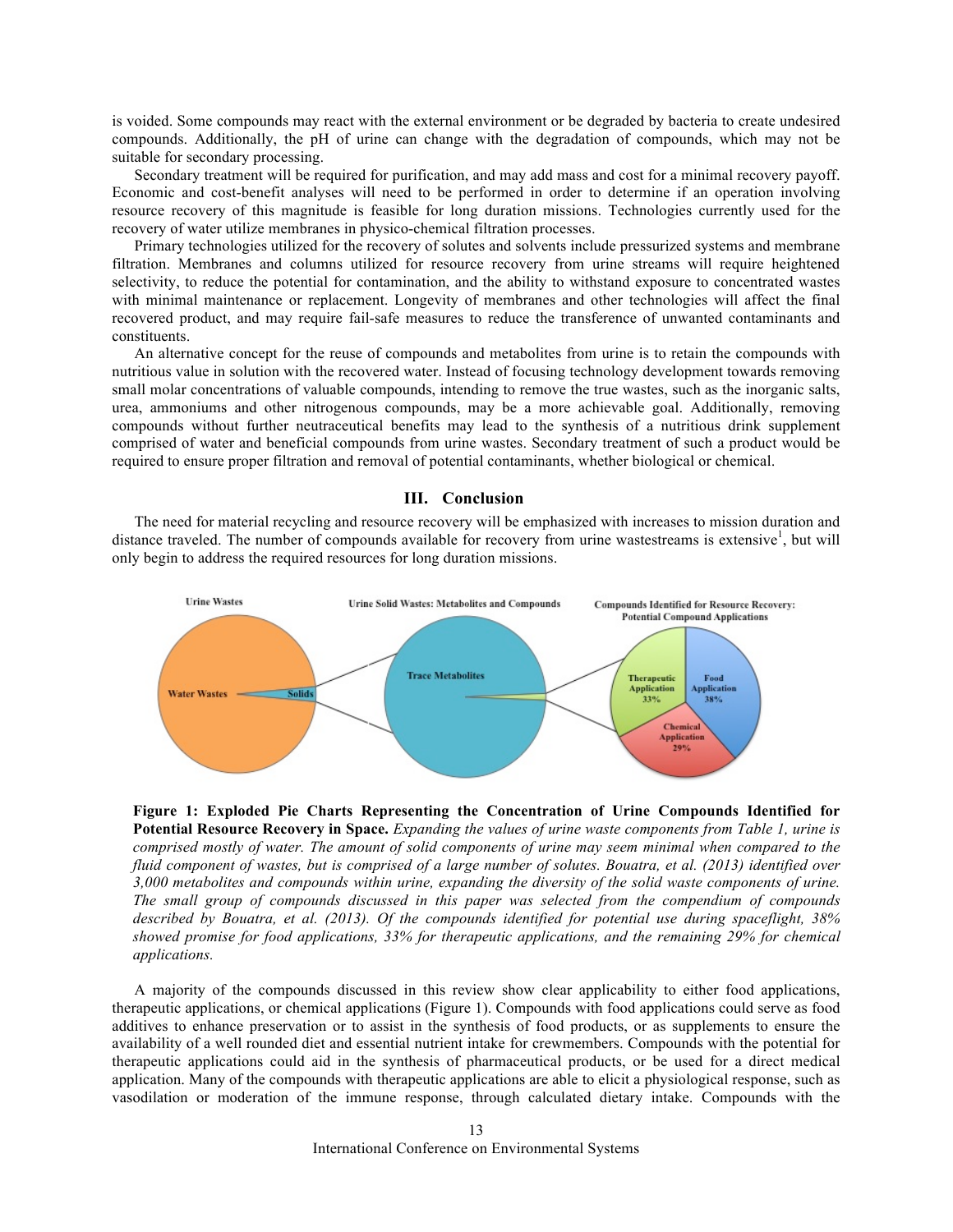potential for chemical application could be used as building block molecules for the synthesis of structural, life support or fuel products. Additionally, some compounds could be useful in their purified form for research that may be performed onboard. The compounds identified in this review showed a relatively even distribution between potential avenues for application, which highlights the relevancy of urine for resource recovery. Future research could be useful in identifying the necessary technologies required for the recovery and reuse of target compounds.

The success of long-duration missions will depend on the development of technologies that recover valuable resources from unavoidable wastes. The current technologies utilized on the ISS for water recovery from urine wastes discard brines and solids, instead of recovering the beneficial constituents. Utilizing all the available nutrients and compounds will increase the self-sustainability of long duration missions, which may allow for a greater level of independence from ground-based support. Given the broad chemical composition of urine, the downstream benefits of urine processing for resource recovery will be critical for many aspects of crewmember support, such as life support processes, food production, and the synthesis of fuels.

## **References**

<sup>1</sup>Bouatra, S., *et. Al*, "The Human Urine Metabolome," *PLOS One*, Vol. 8, No. 9, 2013.

Hanford, A. J., "Advanced Life Support Baseline Values and Assumptions Document," *National Aeronautics and Space Administration*, NASA CR-2004-208941, 2004, pp. 27, 105. <sup>3</sup>

Putnam, D. F., "Composition and Concentrative Properties of Human Urine," *National Aeronautics and Space*  Administration, NASA CR-1802, 1997

Echeverry, G., Hortin, G. L., and R, A. J., "Introduction to Urinalysis: Historical Perspectives and Clinical Application," *Methods in Molecular Biology, Vol. 641, Ch. 1, 2010.* 

 ${}^{5}$ Zeeman, G. and Kujawa-Roeleveld, K., "Resource recovery from source separated domestic waste(water) streams; full scale results," Water Science & Technology, Vol. 64, No. 10, 2011.

Kirchmann, H., and Pettersson, S., "Human urine – Chemical composition and fertilizer use efficiency," *Fertilizer Research*, Vol. 40, 1995, pp. 149-154. <sup>7</sup>

Occupational Safety and Health Administration "Dimethylamine," *Sampling and Analytical Methods*, URL: https://www.osha.gov/dts/sltc/methods/organic/org034/org034.html, [cited 11 Feb 2014].

The Metabolomics Innovation Center (TMIC), "Dimethylamine (HMDB00087) Metabocard," *The Human Metabolome Database (HMDB)*, Version 3.5, URL: www.hmdb.ca/metabolites/HMDB00087, [cited 10 Feb 2014].

National Center for Biotechnology Information (NCBI), "Dimethylamine (CID 674)," *PubChem Compound Summary*,

URL: http://pubchem.ncbi.nlm.nih.gov/summary/summary.cgi?cid=674, [cited 10 Feb 2014] .<br><sup>10</sup>The Metabolomics Innovation Center (TMIC), "Ethanolamine (HMDB00149) Metabocard," *The Human Metabolome Database (HMDB)*, Version 3.5, URL: http://www.hmdb.ca/metabolites/hmdb00149, [cited 10 Feb 2014].<br><sup>11</sup>Moody, J. D., Heinze, T. M., Hansen, E. B. Jr., Cerniglia, C. E., "Metabolism of the ethanolamine-type antihistamine

diphenhydramine (Benadryl) by the fungus Cunninghamella elegans," *Applied Microbiology and Biotechnology*, Vol. 53, No. 3,

2000, pp. 310-315.<br><sup>12</sup>National Center for Biotechnology Information (NCBI), "Ethanolamine (CID 700)," *PubChem Compound Summary*, URL:<br>http://pubchem.ncbi.nlm.nih.gov/summary/summary.cgi?cid=700 [cited 10 Feb 2014].

The Metabolomics Innovation Center (TMIC), "Methanol (HMDB01875) Metabocard," *The Human Metabolome Database (HMDB)*, Version 3.5, URL: http://www.hmdb.ca/metabolites/hmdb01875, [cited 10 Feb 2014].<br><sup>14</sup>National Center for Biotechnology Information (NCBI), "Methanol (CID 887)," *PubChem Compound Summary*, URL:

http://pubchem.ncbi.nlm.nih.gov/summary/summary.cgi?cid=887 [cited 10 Feb 2014] . 15The Metabolomics Innovation Center (TMIC), "Trimethylamine N-oxide (HMDB00925) Metabocard," *The Human*  Metabolome Database (HMDB), Version 3.5, URL: http://www.hmdb.ca/metabolites/hmdb00925, [cited 10 Feb 2014].<br><sup>16</sup>National Center for Biotechnology Information (NCBI), "Trimethylamine N-oxide (CID 1145)," PubChem Compound

Summary, URL: http://pubchem.ncbi.nlm.nih.gov/summary/summary.cgi?cid=1145 [cited 10 Feb 2014].<br><sup>17</sup>Tang, *et al.*, "Intestinal Microbial Metabolism of Phsophatidylcholine and Cardiovascular Risk," New England Journal of

*Medicine*, Vol. 368, 2013, pp. 1575-1584.<br><sup>18</sup>Wang, *et al.*, "Gut flora metabolism of phosphotidylcholine promotes cardiovascular disease," *Nature*, Vol. 472, No. 7341,

2011, pp. 57-63.<br><sup>19</sup>Wipf, P., Belikova, N. A., Jiang, J., Pierce, J., Greenberger, J., Epperly, M., and Kagan, V., "Use of targeted nitroxide

agents in preventing, mitigating and treating radiation injury," *US Patent and Trademark Office*, Patent Application No. 20110172214, 2011. 20The Metabolomics Innovation Center (TMIC), "Urea (HMDB00294) Metabocard," *The Human Metabolome Database* 

*(HMDB)*, Version 3.5, URL: http://www.hmdb.ca/metabolites/hmdb00294, [cited 10 Feb 2014].<br><sup>21</sup>National Center for Biotechnology Information (NCBI), "Urea (CID 1176)," *PubChem Compound Summary*, URL:

http://pubchem.ncbi.nlm.nih.gov/summary/summary.cgi?cid=1176 [cited 10 Feb 2014] . 22The Metabolomics Innovation Center (TMIC), "Myoinositol (HMDB00211) Metabocard," *The Human Metabolome* 

*Database (HMDB)*, Version 3.5, URL: http://www.hmdb.ca/metabolites/hmdb00211, [cited 11 Feb 2014].

International Conference on Environmental Systems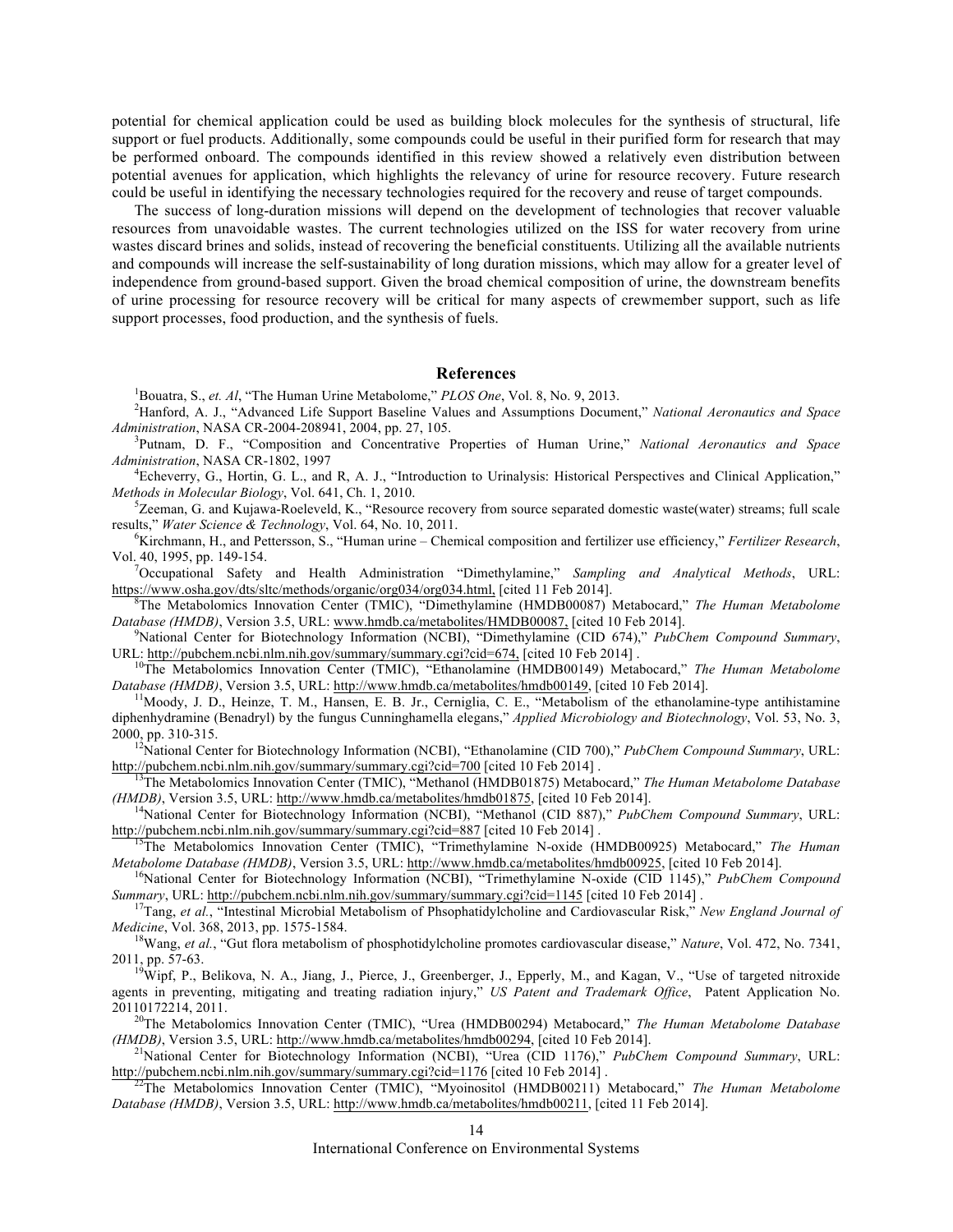<sup>23</sup>National Center for Biotechnology Information (NCBI), "Myoinositol (CID 892)," *PubChem Compound Summary*, URL:<br>http://pubchem.ncbi.nlm.nih.gov/summary/summary.cgi?cid=892 [cited 11 Feb 2014].

<sup>24</sup>The Metabolomics Innovation Center (TMIC), "Allantoin (HMDB00462) Metabocard," *The Human Metabolome Database (HMDB)*, Version 3.5, URL: http://www.hmdb.ca/metabolites/hmdb00462, [cited 11 Feb 2014].<br><sup>25</sup>National Center for Biotechnology Information (NCBI), "Allantoin (CID 892)," *PubChem Compound Summary*, URL:

http://pubchem.ncbi.nlm.nih.gov/summary/summary.cgi?cid=892 [cited 11 Feb 2014] .<br><sup>26</sup>Stewart, L. H., Trunkey, D., and Rebagliati, G. S., "Emergency Medicine in Space," *The Journal of Emergency Medicine*,

Vol. 32, No. 1, 2007, pp. 45-54. <sup>27</sup> Gontcharov, I. B., *et al.*, "Short communication: medical care system for NASA-Mir spaceflights," *Aviation and Space* 

*Medicine*, Vol. 73, 2002, pp. 1219-1223.<br><sup>28</sup>The Metabolomics Innovation Center (TMIC), "Creatinine (HMDB00562) Metabocard," *The Human Metabolome* 

*Database (HMDB)*, Version 3.5, URL: http://www.hmdb.ca/metabolites/hmdb00562, [cited 11 Feb 2014].<br><sup>29</sup>National Center for Biotechnology Information (NCBI), "Creatinine (CID 588)," *PubChem Compound Summary*, URL:

http://pubchem.ncbi.nlm.nih.gov/summary/summary.cgi?cid=588 [cited 11 Feb 2014] .<br><sup>30</sup>The Metabolomics Innovation Center (TMIC), "Pyroglutamic acid (HMDB00267) Metabocard," *The Human Metabolome* 

Database (HMDB), Version 3.5, URL: http://www.hmdb.ca/metabolites/hmdb00267, [cited 11 Feb 2014].<br><sup>31</sup>National Center for Biotechnology Information (NCBI), "Pyroglutamic acid (CID 7405)," PubChem Compound Summary,

URL: http://pubchem.ncbi.nlm.nih.gov/summary/summary.cgi?cid=7405 [cited 11 Feb 2014].<br><sup>32</sup>Hsu, et al., "Treatment of antibiotic-resistant bacteria infection," USPTO Patent Full-Text and Image Database, US Patent

No. 8,211,909, 2012. 33Buckman, B., *et al.*, "Novel inhibitors of Hepatitis C virus replication," *US Patent and Trademark Office*, Patent

Application No. 20110312996, 2011.<br><sup>34</sup>The Metabolomics Innovation Center (TMIC), "Trigonelline (HMDB00875) Metabocard," *The Human Metabolome* 

Database (HMDB), Version 3.5, URL: http://www.hmdb.ca/metabolites/hmdb00875, [cited 15 Feb 2014].<br><sup>35</sup>National Center for Biotechnology Information (NCBI), "Trigonelline (CID 5570)," *PubChem Compound Summary*, URL:<br>http:/

 $^{36}$ Zhou, J., Chan, L., and Zhou, S., "Trigonelline: a plant alkaloid with therapeutic potential for diabetes and central nervous system disease," *Current Medicinal Chemistry*, Vol. 19, No. 21, 2012, pp. 3523-3531.

<sup>37</sup>Yoshinari, O., Takenake, A., and Igarashi, K., "Trigonelline ameliorates oxidative stress in type 2 diabetes Goto-Kakizaki rats," *Journal of Medicinal Food*, Vol. 16, No. 1, 2013, pp. 34-41.<br><sup>38</sup>Ghule, A. E., Jadhav, S. S., and Bodhankar, S. L., "Trigonelline ameliorates diabetic hypertensive nephopathy by

suppression of oxidative stress in kidney and reduction in renal cell apoptosis and fibrosis in streptozotocin induced neonatal

diabetic (nSTZ) rats," *International Immunopharmacology*, Vol. 14, No. 4, 2012, pp. 740-748.<br><sup>39</sup>The Metabolomics Innovation Center (TMIC), "3-aminoisobutanoic acid (HMDB03911) Metabocard," *The Human Metabolome Database* 

<sup>40</sup>National Center for Biotechnology Information (NCBI), "3-aminoisobutyric acid (CID 64956)," PubChem Compound Summary, URL: http://pubchem.ncbi.nlm.nih.gov/summary/summary.cgi?cid=64956 [cited 17 Feb 2014].

<sup>41</sup>Nielson, H. R., Sjolin, K. E., Nyholm, K., Baliga, B. S., Wong, R., and Borek, E., "Beta-aminoisobutyric acid, a new probe for the metabolism of DNA and RNA in normal and tumorous tissue," Cancer Research, Vol. 34, No. 6, 1974, pp. 1381-1384.<br><sup>42</sup>Lee, Y. B., Kim, D. J., and Ahn, C. H., "Polymeric systems for the delivery of anticancer drugs,"

*Office*, US Patent Application No. 20110086111, 2011.<br><sup>43</sup>Matier, W. L., and Patil, G., "Amelioration of cataracts, macular degeneration and other ophthalmic diseases," *USPTO*<br>*Patent Full-Text and Image Database*, US Pa

<sup>44</sup>The Metabolomics Innovation Center (TMIC), "3-methylhistidine (HMDB00479) Metabocard," *The Human Metabolome* Database (HMDB), Version 3.5, URL: http://www.hmdb.ca/metabolites/hmdb00479, [cited 17 Feb 2014].<br><sup>45</sup>National Center for Biotechnology Information (NCBI), "3-methylhistidine (CID 64969)," *PubChem Compound Summary*,

URL: http://pubchem.ncbi.nlm.nih.gov/summary/summary.cgi?cid=64969 [cited 17 Feb 2014].<br><sup>46</sup>Elia, M., Carter, A., Bacon, S., Winearls, C. G., and Smith, R., "Clinical usefulness of urinary 3-methylhistidine excretion<br>in in

 $^{47}$ Long, C. L., Birkahn, R. H., Geiger, J. W., Betts, J. E., Schiller, W. R., and Blakemore, W. S., "Urinary excretion of 3methylhistidine: an assessment of muscle protein catabolism in adult normal subjects and during malnutrition, sepsis, and skeletal trauma," *Metabolism*, Vol. 30, No. 8, 1981, pp. 765-776.<br><sup>48</sup>Metametrix Clinical Laboratory, "Interpretive Guide for Amino Acids," *Laboratory Evaluations in Molecular Medicine*,

Duluth, GA, 2014. 49The Metabolomics Innovation Center (TMIC), "creatine (HMDB00064) Metabocard," *The Human Metabolome Database* 

*(HMDB)*, Version 3.5, URL: http://www.hmdb.ca/metabolites/hmdb00064, [cited 18 Feb 2014].<br><sup>50</sup>National Center for Biotechnology Information (NCBI), "creatine (CID 586)," *PubChem Compound Summary*, URL:

http://pubchem.ncbi.nlm.nih.gov/summary/summary.cgi?cid=586 [cited 18 Feb 2014].<br><sup>51</sup>Kedia, A. W., Hofheins, J. E., Habowski, S. M., Ferrando, A. A., Gothard, M. D., and Lopez, H. L., "Effects of a Pre-

workout Supplement on Lean Mass, Muscular Performance, Subjective Workout Experience and Biomarkers of Safety," *International Journal of Medical Sciences*, Vol. 11, No. 2, 2014, pp. 116-126.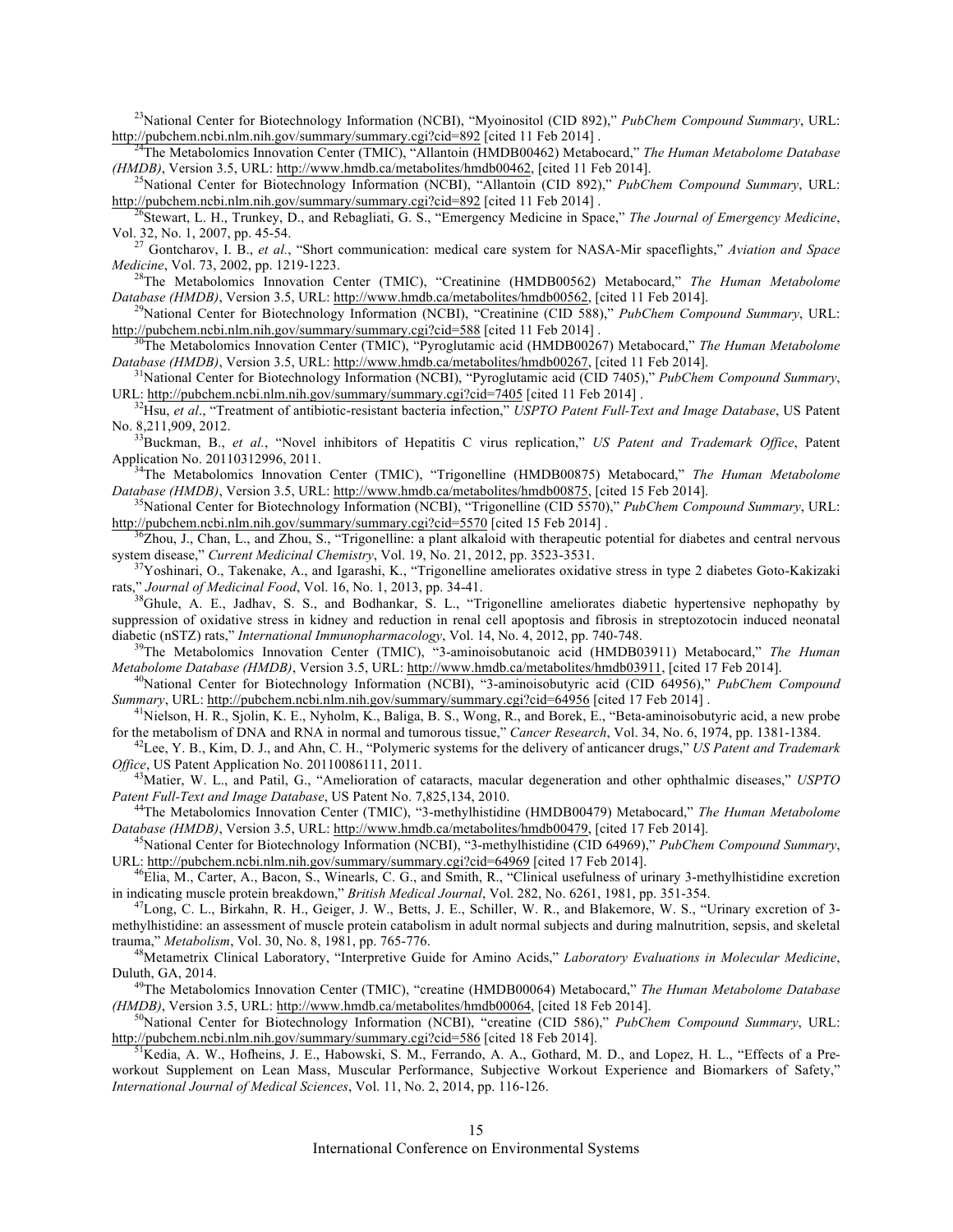$52$ Candow, D. G., *et al.*, "Comparison of creatine supplementation before versus after supervised resistance training in healthy older adults," *Research in Sports Medicine*, Vol. 22, No. 1, 2014, pp. 61-74.

<sup>53</sup>Williams, J., Abt, D., and Kilding, A. E., "Effects of Creatine Monohydrate Supplementation on Simulated Soccer Performance," *International Journal of Sports Physiology and Performance*, 2014. 54The Metabolomics Innovation Center (TMIC), "glycine (HMDB00123) Metabocard," *The Human Metabolome Database* 

*(HMDB)*, Version 3.5, URL: http://www.hmdb.ca/metabolites/hmdb00123, [cited 18 Feb 2014].<br><sup>55</sup>National Center for Biotechnology Information (NCBI), "glycine (CID 750)," *PubChem Compound Summary*, URL:

http://pubchem.ncbi.nlm.nih.gov/summary/summary.cgi?cid=750 [cited 18 Feb 2014].<br><sup>56</sup>Hazardous Substances Data Bank (HSDB), "Glycine (CASRN: 56-40-6)," *National Library of Medicine*, URL:<br>http://toxnet.nlm.nih.gov/cgi-bin

<sup>57</sup>Household Products Database, "Glycine, (CAS: 56-40-6)" *US Department of Health and Human Services*, URL:

http://hpd.nlm.nih.gov/cgi-bin/household/search?queryx=56-40-6&tbl=TblChemicals&prodcat=all, [cited 19 Feb 2014].<br><sup>58</sup>The Metabolomics Innovation Center (TMIC), "guanidoacetic acid (HMDB00128) Metabocard," *The Human Metab* 

<sup>9</sup>National Center for Biotechnology Information (NCBI), "guanidoacetic acid (CID 763)," PubChem Compound Summary, URL: http://pubchem.ncbi.nlm.nih.gov/summary/summary.cgi?cid=763 [cited 19 Feb 2014].<br><sup>60</sup>Ostojic, S. M., Niess, B., Stojanovic, M., and Obrenovic, M., "Creatine metabolism and safety profiles after six-week oral

guanidoacetic acid administration in healthy humans," *International Journal of Medical Sciences*, Vol. 10, No. 2, 2013, pp. 141-

147.61Borsook, M. E., and Borsook, H., "Treatment of cardiac decompensation with betaine and glycocyamine," *Annual Western* 

*Journal of Medicine and Surgery*, Vol. 5, 1951, pp. 830-835.<br><sup>62</sup>Higgins, A. R., *et al.*, "Effects of creatine precursors in arthritis; clinical and metabolic study of glycocyamine and betaine,"<br>*California Medicine*, Vo

<sup>63</sup>Dixon, H. H., *et al.*, "Therapy in anxiety states and anxiety complicated by depression," *Western Journal of Surgical Obstetrics and Gynecology*, Vol. 62, 1954, pp. 338-341.

<sup>64</sup>National Center for Biotechnology Information (NCBI), "hippuric acid (CID 464)," *PubChem Compound Summary*, URL:<br>http://pubchem.ncbi.nlm.nih.gov/summary/summary.cgi?cid=464 [cited 20 Feb 2014].

<sup>5</sup>Beyoğlu, D., and Idle, J. R., "The glycine deportation system and its pharmacological consequences," *Pharmacology and Therapeutics*, Vol. 135, No. 2, 2012, pp. 151-167.<br><sup>66</sup>The Metabolomics Innovation Center (TMIC), "Hippuric acid (HMDB00714) Metabocard," *The Human Metabolome* 

Database (HMDB), Version 3.5, URL: http://www.hmdb.ca/metabolites/hmdb00714, [cited 20 Feb 2014].<br><sup>67</sup>Krupp, D., Doberstein, N., Shi, L., and Remer, T., "Hippuric acid in 24-hour urine collections is a potential biomarker

fruit and vegetable consumption in healthy children and adolescents," *Journal of Nutrition*, Vol. 142, No. 7, 2012, pp. 1314-

1320. <sup>68</sup>Maggi, F., and Daly, E., "Use of human urine as a fertilizer for corn, potato, and soybean: a case-study analysis using a reactive model,"  $20^{th}$  International Congress on Modeling and Simulation, Adelaide, Aus

<sup>69</sup>The Metabolomics Innovation Center (TMIC), "L-Alanine (HMDB00161) Metabocard," The Human Metabolome *Database (HMDB)*, Version 3.5, URL: http://www.hmdb.ca/metabolites/hmdb00161, [cited 20 Feb 2014].<br><sup>70</sup>National Center for Biotechnology Information (NCBI), "L-Alanine (CID 5950)," *PubChem Compound Summary*, URL:

http://pubchem.ncbi.nlm.nih.gov/summary/summary.cgi?cid=5950 [cited 20 Feb 2014]. 71Chuang, J. C., Yu, C. L., and Wang, S. R., "Modulation of human lymphocyte proliferation by amino acids," *International* 

*Archive of Allergy and Applied Immunology*, Vol. 81, No. 1, 1990, pp. 173-176.<br><sup>72</sup>The Metabolomics Innovation Center (TMIC), "L-Aspartic acid (HMDB00191) Metabocard," *The Human Metabolome*<br>*Database (HMDB)*, Version 3.5

<sup>73</sup>National Center for Biotechnology Information (NCBI), "L-Aspartic acid (CID 5960)," *PubChem Compound Summary*, URL: http://pubchem.ncbi.nlm.nih.gov/summary/summary.cgi?cid=5960 [cited 20 Feb 2014]. 74Floersheim, G. L., Chiodetti, N., and Bieri, A., "Differential radioprotection of bone marrow and tumour cells by zinc

aspartate," *The British Journal of Radiology*, Vol. 61, No. 726, 1988, pp. 501-508. *75*Floersheim, G. L. and Floersheim, P., "Protection against ionizing radiation and synergism with thiols by zinc aspartate,"

*The British Journal of Radiology*, Vol. 59, No. 702, 1986, pp. 597-602.<br><sup>76</sup>The Metabolomics Innovation Center (TMIC), "L-Cysteine (HMDB00574) Metabocard," *The Human Metabolome Database (HMDB)*, Version 3.5, URL: http://

<sup>7</sup>National Center for Biotechnology Information (NCBI), "L-Cysteine (CID 5862)," *PubChem Compound Summary*, URL: http://pubchem.ncbi.nlm.nih.gov/summary/summary.cgi?cid=5862 [cited 20 Feb 2014].<br><sup>78</sup>Hazardous Substances Data Bank (HSDB), "L-Cysteine (CASRN: 52-90-4)," *National Library of Medicine*, URL:

http://toxnet.nlm.nih.gov/cgi-bin/sis/search/r?dbs+hsdb:@term+@rn+@rel+52-90-4, [cited 20 Feb 2014]. 79The Metabolomics Innovation Center (TMIC), "L-Cystine (HMDB00192) Metabocard," *The Human Metabolome* 

*Database (HMDB)*, Version 3.5, URL: http://www.hmdb.ca/metabolites/hmdb00192, [cited 20 Feb 2014].<br><sup>80</sup>National Center for Biotechnology Information (NCBI), "L-Cystine (CID 67678)," *PubChem Compound Summary*, URL:

http://pubchem.ncbi.nlm.nih.gov/summary/summary.cgi?cid=67678 [cited 20 Feb 2014].<br><sup>81</sup>Medina, M. A., "Glutamine and Cancer," *The Journal of Nutrition*, Vol. 131, No. 9, 2001, pp. 25395-25425.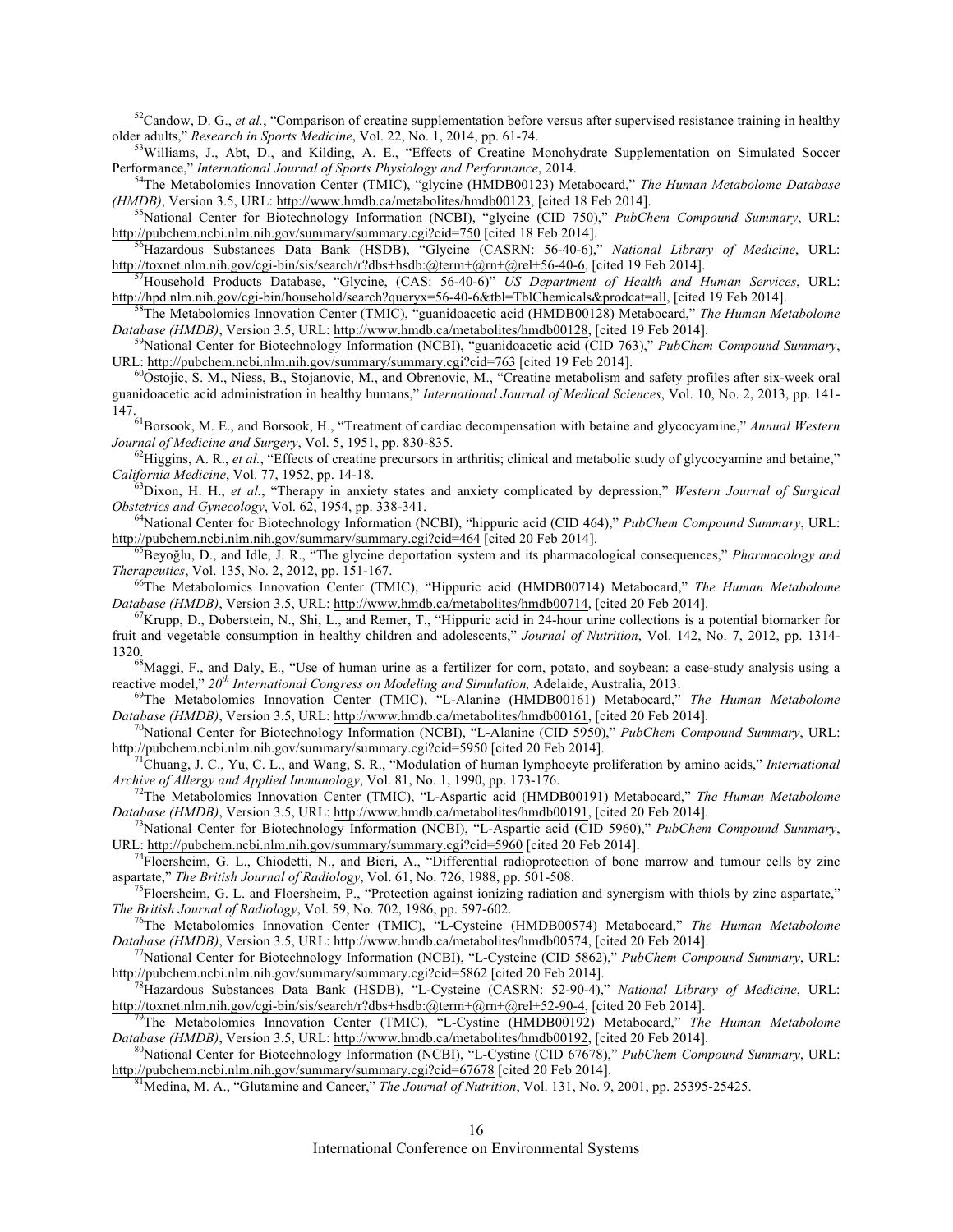<sup>82</sup>The Metabolomics Innovation Center (TMIC), "L-Glutamine (HMDB00641) Metabocard," *The Human Metabolome Database (HMDB)*, Version 3.5, URL: http://www.hmdb.ca/metabolites/hmdb00641, [cited 20 Feb 2014].

<sup>83</sup>National Center for Biotechnology Information (NCBI), "L-Glutamine (CID 5961)," *PubChem Compound Summary*, URL: http://pubchem.ncbi.nlm.nih.gov/summary/summary.cgi?cid=5961 [cited 20 Feb 2014].<br><sup>84</sup>Miller, A. L., "Therapeutic considerations of L-glutamine: a review of the literature," *Alternative Medicine Review: A* 

*Journal of Clinical Therapeutics*, Vol. 4, No. 4, 1999, pp. 239-248.<br><sup>85</sup>Rajagopalan, K. N., and DeBerardinis, R. J., "Role of Glutamine in Cancer: Therapeutic and Imaging Implications," *The Journal of Nuclear Medicine*,

<sup>86</sup>The Metabolomics Innovation Center (TMIC), "L-Histidine (HMDB00177) Metabocard," *The Human Metabolome Database (HMDB)*, Version 3.5, URL: http://www.hmdb.ca/metabolites/hmdb00177, [cited 21 Feb 2014].

<sup>87</sup>National Center for Biotechnology Information (NCBI), "L-Histidine (CID 6274)," *PubChem Compound Summary*, URL: http://pubchem.ncbi.nlm.nih.gov/summary/summary.cgi?cid=6274 [cited 21 Feb 2014].<br><sup>88</sup>Nakazawa, S., *et al.*, "Histamine synthesis is required for granule maturation in murine mast cells," *European Journal of* 

*Immunology*, Vol. 44, No. 1, 2014, pp. 204-214.<br><sup>89</sup>Neumann, D., Schneider, E. H., and Seifert, R., "Analysis of histamine receptor knockout mice in models of inflammation."

*Journal of Pharmacology and Experimental Therapeutics*, Vol. 348, No. 1, 2014, pp. 2-11.<br><sup>90</sup>Hazardous Substances Data Bank (HSDB), "L-Histidine (CASRN: 71-00-1)," *National Library of Medicine*, URL:<br>http://toxnet.nlm.ni

<sup>91</sup>The Metabolomics Innovation Center (TMIC), "L-Lysine (HMDB00182) Metabocard," *The Human Metabolome Database (HMDB)*, Version 3.5, URL: http://www.hmdb.ca/metabolites/hmdb00182, [cited 21 Feb 2014].<br><sup>92</sup>National Center for Biotechnology Information (NCBI), "L-Lysine (CID 5962)," *PubChem Compound Summary*, URL:

http://pubchem.ncbi.nlm.nih.gov/summary/summary.cgi?cid=5962 [cited 21 Feb 2014].<br><sup>93</sup>Civitelli, R., Villareal, D. T., Agnusdei, D., Nardi, P., Avioli, L. V., and Gennari, C., "Dietary L-lysine and calcium metabolism in hu

<sup>94</sup>Warwicker, K., Charonis, S., and Curtis, R. A., "Lysine and arginine content of proteins: computational analysis suggests a new tool for solubility design," *Molecular Pharmacology*, Vol. 11, No. 1, 2014, pp. 294-303.

<sup>95</sup>Sundar, S., Chen, Y, and Tong, Y. W., "Delivery of Therapeutics and Molecules using Self-Assembled Peptides," Current Medicinal Chemistry, 2013.

*Medicinal Chemistry*, 2013. 96The Metabolomics Innovation Center (TMIC), "L-Serine (HMDB00187) Metabocard," *The Human Metabolome Database* 

*(HMDB)*, Version 3.5, URL: http://www.hmdb.ca/metabolites/hmdb00187, [cited 22 Feb 2014].<br><sup>97</sup>National Center for Biotechnology Information (NCBI), "L-Serine (CID 5951)," *PubChem Compound Summary*, URL:<br>http://pubchem.nc

<sup>8</sup>Hazardous Substances Data Bank (HSDB), "L-Serine (CASRN: 56-45-1)," *National Library of Medicine*, URL:

http://toxnet.nlm.nih.gov/cgi-bin/sis/search/r?dbs+hsdb:@term+@rn+@rel+56-45-1, [cited 22 Feb 2014].<br><sup>99</sup>De Koning, T. J., Snell, K., Duran, M., Berger, R., Poll-The, B. T., and Surtees, R., "L-Serine in disease and develo

<sup>100</sup>The Metabolomics Innovation Center (TMIC), "L-Threonine (HMDB00167) Metabocard," *The Human Metabolome* Database (HMDB), Version 3.5, URL: http://www.hmdb.ca/metabolites/hmdb00167, [cited 22 Feb 2014].<br><sup>101</sup>National Center for Biotechnology Information (NCBI), "L-Threonine (CID 6288)," *PubChem Compound Summary*,

URL: http://pubchem.ncbi.nlm.nih.gov/summary/summary.cgi?cid=6288 [cited 22 Feb 2014]. 102Hazardous Substances Data Bank (HSDB), "L-Threonine (CASRN: 72-19-5)," *National Library of Medicine*, URL:

http://toxnet.nlm.nih.gov/cgi-bin/sis/search/r?dbs+hsdb:@term+@rn+@rel+72-19-5, [cited 22 Feb 2014]. 103The Metabolomics Innovation Center (TMIC), "Phenylacetylglutamine (HMDB06344) Metabocard," *The Human* 

Metabolome Database (HMDB), Version 3.5, URL: http://www.hmdb.ca/metabolites/hmdb06344, [cited 22 Feb 2014].<br><sup>104</sup>National Center for Biotechnology Information (NCBI), "Phenylacetylglutamine (CID 92258)," PubChem Compound

Summary, URL: http://pubchem.ncbi.nlm.nih.gov/summary/summary.cgi?cid=92258 [cited 22 Feb 2014].<br><sup>105</sup>Zimmerman, L., Egestad, B., Jörnvall, H., and Bergström, J., "Identification and determination of phenylacetylglutamine,

<sup>106</sup>Mokhtarani, M., et al., "Urinary phenylacetylglutamine as dosing biomarker for patients with urea cycle disorders,"<br>Molecular Genetics and Metabolism, Vol. 107, No. 3, 2012, pp. 308-314.

<sup>107</sup>Sherwood, L., "Human Physiology: From Cells to Systems," Cengage Learning, 2012.<br><sup>108</sup>MacDonald, I. A., "Dietary strategies for the management of cardiovascular risk: role of dietary carbohydrates,"<br>*Proceedings of t* 

<sup>109</sup>Lucas, R., *et al.*, "Effects of sugar functional groups, hydrophobicity and fluorination on carbohydrate-DNA stacking interactions in water," *Journal of Organic Chemistry*, 2014.<br><sup>110</sup>The Metabolomics Innovation Center (TMIC), "Arabitol (HMDB01851) Metabocard," *The Human Metabolome Database* 

*(HMDB)*, Version 3.5, URL: http://www.hmdb.ca/metabolites/hmdb01851, [cited 23 Feb 2014].<br><sup>111</sup>National Center for Biotechnology Information (NCBI), "Arabitol (CID 439255)," *PubChem Compound Summary*, URL:<br>http://pubchem

<sup>112</sup>Lehtonen, L., *et al.*, "Diagnosis of disseminated candidiasis by measurement of urine D-arabinitol/L-arabinitol ratio," *Journal of Clinical Microbiology*, Vol. 34, No. 9, 1996, pp. 2175-2179.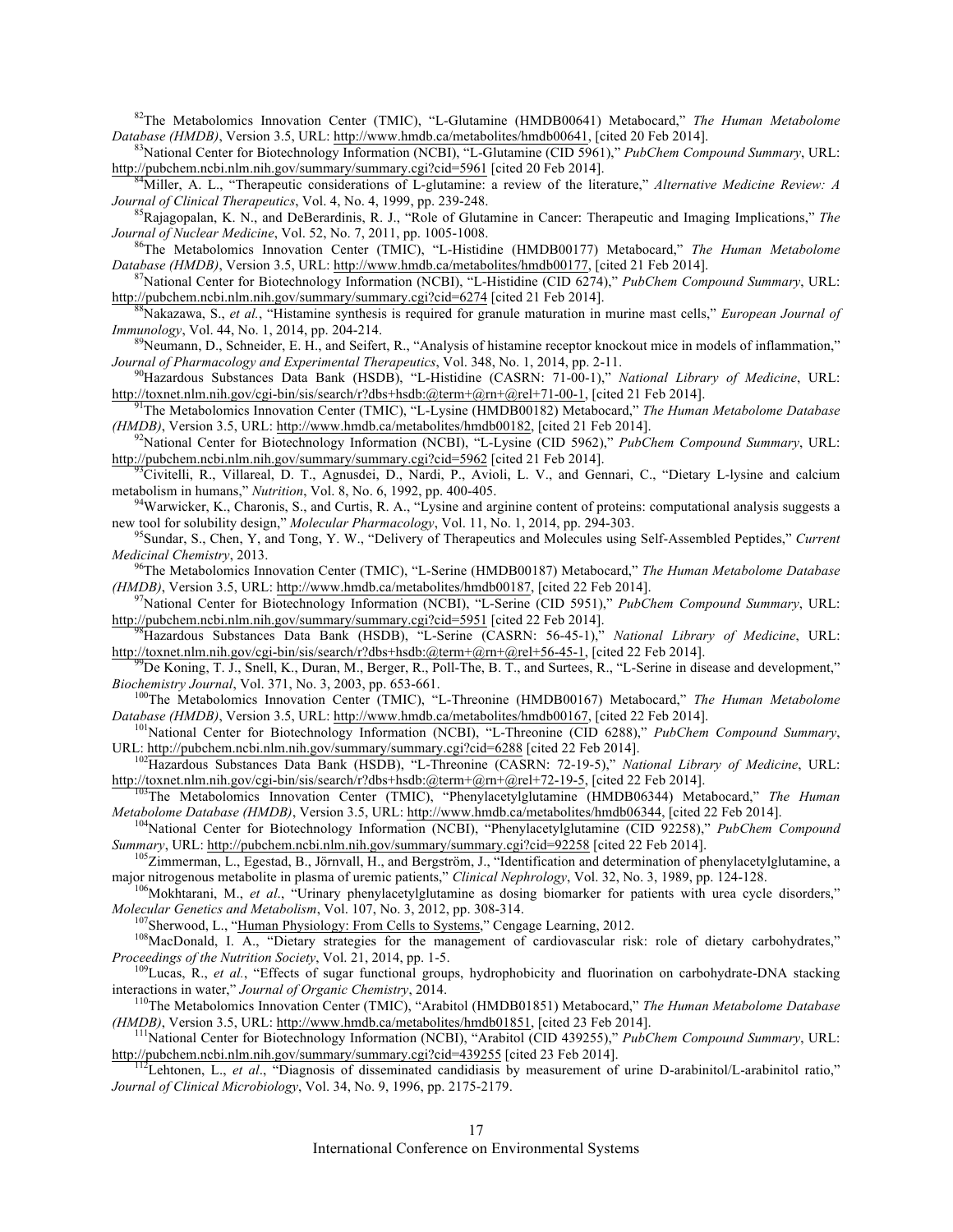<sup>113</sup>Hayes, C., "The effect of non-cariogenic sweeteners on the prevention of dental caries: a review of the evidence," *Journal* of Dental Education, Vol. 65, No. 10, 2001, pp. 1106-1109.

<sup>114</sup>The Metabolomics Innovation Center (TMIC), "D-Galactose (HMDB00143) Metabocard," *The Human Metabolome Database (HMDB)*, Version 3.5, URL: http://www.hmdb.ca/metabolites/hmdb00143, [cited 23 Feb 2014].

<sup>115</sup>National Center for Biotechnology Information (NCBI), "D-Galactose (CID 439357)," *PubChem Compound Summary*, URL: http://pubchem.ncbi.nlm.nih.gov/summary/summary.cgi?cid=439357 [cited 23 Feb 2014]. 116Hazardous Substances Data Bank (HSDB), "Carrageenan Gum (CASRN: 9000-07-01)," *National Library of Medicine*,

URL: http://toxnet.nlm.nih.gov/cgi-bin/sis/search/f?./temp/~UfK8zR:1, [cited 23 Feb 2014].<br><sup>117</sup>The Metabolomics Innovation Center (TMIC), "D-Glucose (HMDB00122) Metabocard," *The Human Metabolome*<br>*Database (HMDB)*, Versi

<sup>118</sup>National Center for Biotechnology Information (NCBI), "D-Glucose (CID 5793)," *PubChem Compound Summary*, URL: http://pubchem.ncbi.nlm.nih.gov/summary/summary.cgi?cid=5793 [cited 23 Feb 2014]. 119The Metabolomics Innovation Center (TMIC), "D-Threitol (HMDB04136) Metabocard," *The Human Metabolome* 

*Database (HMDB)*, Version 3.5, URL: http://www.hmdb.ca/metabolites/hmdb04136, [cited 23 Feb 2014].<br><sup>120</sup>National Center for Biotechnology Information (NCBI), "D-Threitol (CID 169019)," *PubChem Compound Summary*,<br>URL: htt

<sup>121</sup>The Metabolomics Innovation Center (TMIC), "D-Xylose (HMDB00098) Metabocard," *The Human Metabolome Database (HMDB)*, Version 3.5, URL: http://www.hmdb.ca/metabolites/hmdb00098, [cited 23 Feb 2014]. 122National Center for Biotechnology Information (NCBI), "D-Xylose (CID 135191)," *PubChem Compound Summary*, URL:

http://pubchem.ncbi.nlm.nih.gov/summary/summary.cgi?cid=135191 [cited 23 Feb 2014].<br><sup>123</sup>Ohkohchi, N., Himukai, M., Igarashi, Y., and Kasai, M., "Mechanism of D-xylose transport in human small intestine,"

*Journal of Pediatric Gastroenterology and Nutrition*, Vol. 5, No. 3, 1986, pp. 372-378.<br><sup>124</sup>Kurtzman, C. P., "Biology and physiology of the D-xylose fermenting yeast *Pachysolen tannophilus*," *Advances in*<br>*Biochemical* 

<sup>125</sup>Cadete, R.M, *et al.*, "Diversity and physiological characterization of D-xylose-fermenting yeasts isolated from the Brazilian Amazonian Forest," *PLoS One*, Vol. 7, No. 8, 2012.

<sup>126</sup>The Metabolomics Innovation Center (TMIC), "Erythritol (HMDB02994) Metabocard," *The Human Metabolome Database (HMDB)*, Version 3.5, URL: http://www.hmdb.ca/metabolites/hmdb02994, [cited 23 Feb 2014].

<sup>127</sup>National Center for Biotechnology Information (NCBI), "Erythritol (CID 222285)," PubChem Compound Summary, URL: http://pubchem.ncbi.nlm.nih.gov/summary/summary.cgi?cid=222285 [cited 23 Feb 2014]. 128The Metabolomics Innovation Center (TMIC), "Gluconic acid (HMDB00625) Metabocard," *The Human Metabolome* 

*Database (HMDB)*, Version 3.5, URL: http://www.hmdb.ca/metabolites/hmdb00625, [cited 23 Feb 2014]. 129National Center for Biotechnology Information (NCBI), "Gluconic acid (CID 10690)," *PubChem Compound Summary*,

URL: http://pubchem.ncbi.nlm.nih.gov/summary/summary.cgi?cid=10690 [cited 23 Feb 2014].<br><sup>130</sup>Household Products Database, "Gluconic acid (CASRN: 000133-42-6)," *U.S. Department of Health and Human Services*,<br>URL: http://hp

<sup>131</sup>The Metabolomics Innovation Center (TMIC), "Glycerol (HMDB00131) Metabocard," The Human Metabolome Database *(HMDB)*, Version 3.5, URL: http://www.hmdb.ca/metabolites/hmdb00131, [cited 23 Feb 2014]. 132National Center for Biotechnology Information (NCBI), "Glycerol (CID 753)," *PubChem Compound Summary*, URL:

http://pubchem.ncbi.nlm.nih.gov/summary/summary.cgi?cid=753 [cited 23 Feb 2014].<br><sup>133</sup>Household Products Database, "Glycerol (CASRN: 56-81-5)," *U.S. Department of Health and Human Services*, URL:<br>http://hpd.nlm.nih.gov/cg

<sup>134</sup>The Metabolomics Innovation Center (TMIC), "Lactose (HMDB00186) Metabocard," The Human Metabolome Database<br>(HMDB), Version 3.5, URL: http://www.hmdb.ca/metabolites/hmdb00186, [cited 23 Feb 2014].

<sup>135</sup>National Center for Biotechnology Information (NCBI), "Lactose (CID 84571)," *PubChem Compound Summary*, URL: http://pubchem.ncbi.nlm.nih.gov/summary/summary.cgi?cid=84571 [cited 23 Feb 2014]. 136Household Products Database, "Lactose (CASRN: 63-42-3)," *U.S. Department of Health and Human Services*, URL:

http://hpd.nlm.nih.gov/cgi-bin/household/search?queryx=63-42-3&tbl=TblChemicals&prodcat=all, [cited 23 Feb 2014]. 137The Metabolomics Innovation Center (TMIC), "Mannitol (HMDB00765) Metabocard," *The Human Metabolome* 

Database (HMDB), Version 3.5, URL: http://www.hmdb.ca/metabolites/hmdb00765, [cited 23 Feb 2014].<br><sup>138</sup>National Center for Biotechnology Information (NCBI), "Mannitol (CID 6251)," *PubChem Compound Summary*, URL:<br>http://pu

<sup>139</sup>The Metabolomics Innovation Center (TMIC), "Acetic acid (HMDB00042) Metabocard," *The Human Metabolome Database (HMDB)*, Version 3.5, URL: http://www.hmdb.ca/metabolites/hmdb00042, [cited 24 Feb 2014].<br><sup>140</sup>National Center for Biotechnology Information (NCBI), "Acetic acid (CID 176)," *PubChem Compound Summary*, URL:

http://pubchem.ncbi.nlm.nih.gov/summary/summary.cgi?cid=176 [cited 24 Feb 2014]. 141Raspor, P. and Goranovic, D., "Biotechnological applications of acetic acid bacteria," *Critical Reviews in Biotechnology*,

Vol. 28, No. 2, 2008, pp. 101-124. 142Household Products Database, "Acetic acid (CASRN: 64-19-7)," *U.S. Department of Health and Human Services*, URL:

<sup>143</sup>The Metabolomics Innovation Center (TMIC), "Citric acid (HMDB00094) Metabocard," The Human Metabolome *Database (HMDB)*, Version 3.5, URL: http://www.hmdb.ca/metabolites/hmdb00094, [cited 24 Feb 2014].

International Conference on Environmental Systems